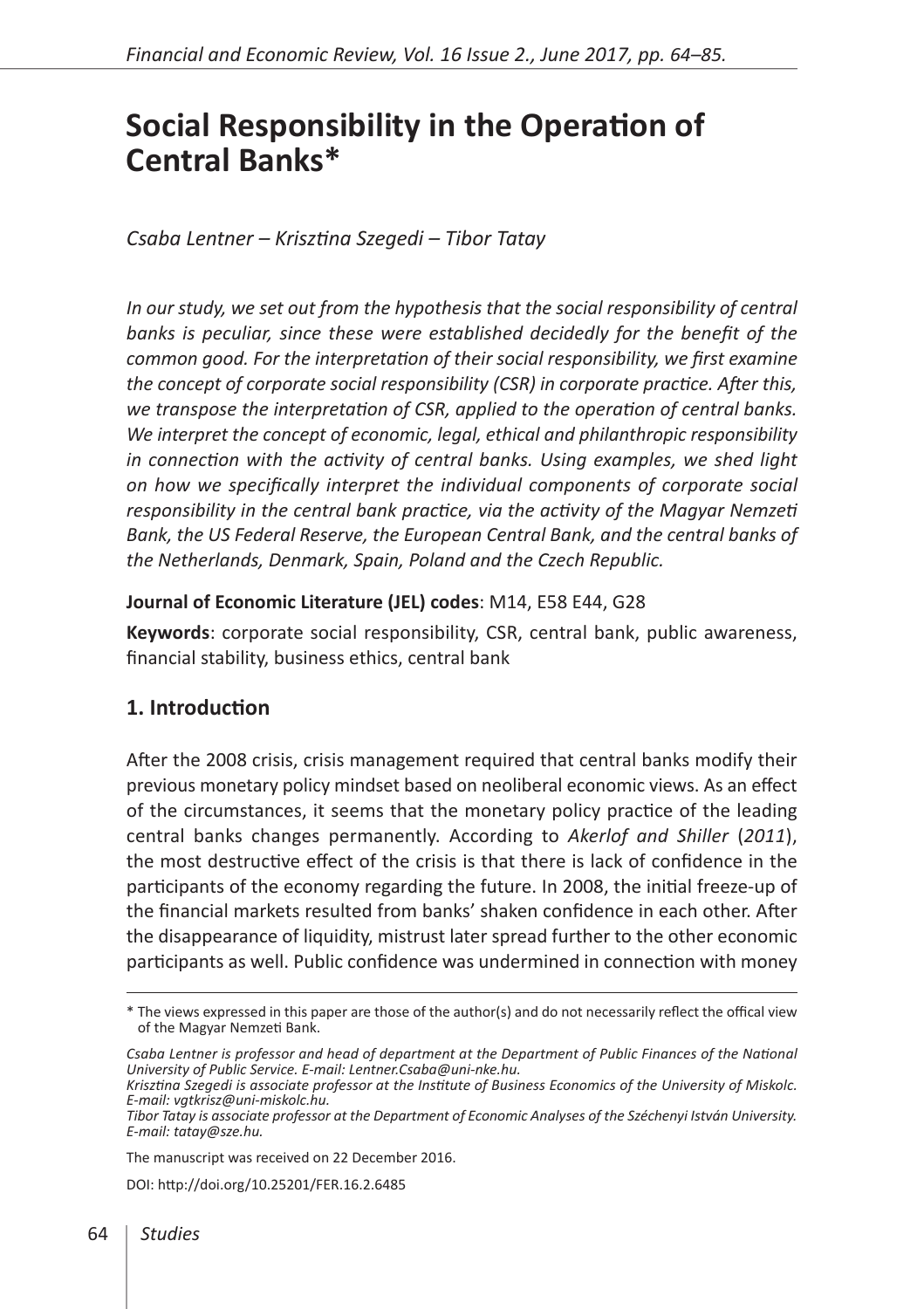and the money creation processes of central banks. Analysing this process, *Braun*  (*2016*) called attention to how far the *folk theory of money* is from how money actually works. Recognising this, the fellow workers of the British central bank (*Jakab – Kumhof 2015*), the Dutch central bank (*De Nederlandsche Bank 2016*), and the Magyar Nemzeti Bank (*Ábel–Lehman–Tapaszti 2016*) attempted to dispel the doubts, clarifying the widespread mistakes, with their articles, in order to maintain the authenticity of central banks (*Braun 2016:1084*).

The behaviour of the financial sector has not changed fundamentally since the crisis: short-term profit is still at the forefront, instead of long-term prudence. It is necessary to return to the essential question of how the financial sector can serve the welfare of society. Financial stability is essential for this. In order to restore confidence, changing behaviour and culture, integrity, transparency, strengthening of the ethical dimension, and assuming corporate responsibility are necessary as the fundamental criteria of financial stability (*Lagarde 2014*).

It is a social expectation that the culture of the financial institutional system be transformed. Changing the central bank mentality must assist in this transformation of financial organisational culture (*Shirakawa 2010*). In changing this mentality, the short-term objectives characterising the period before 2008 are replaced by objectives focusing on the medium and long term, and at the same time the search for new roles can be observed at central banks (*Pesuth 2016*). The new roles can stem from the changes in the tasks of central banks stipulated in legal regulations. Rephrasing the roles can be voluntary, implemented by rearranging the focal points of the tasks set under the previous framework of legal regulations.

It now appears that central banks also see the implementation of their tasks in a framework which is different from their monetary policy thinking prior to 2008. The focus on ensuring financial stability has changed the role of central banks as well. In addition to the traditional monetary control tasks, their mandate includes the task of supervising and regulating the financial sector as well. Since the outbreak of the crisis, supporting economic growth has also received a greater role, in addition to uninterrupted financial stability as a new mandate. Expansion of the mandate has also made it necessary to broaden the set of instruments (*Ábel et al. 2014*). At the same time, the question has arisen as to what approaches should be applied for the successful fulfilment of the multiple mandates. Another question is how the changed role and new expectations can be fulfilled with efficient organisational behaviour and a guidance culture adjusting to these changes (*Kahn 2016*).

In the decision-making and implementation of tasks, it is necessary to pay more attention to the social impacts. A stronger focus on social responsibility has already been part of the corporate sector (primarily by large enterprises) for quite some time. This approach has also taken root in the banking sector, and to a certain extent in the organisational operation of central banks as well. In the following, we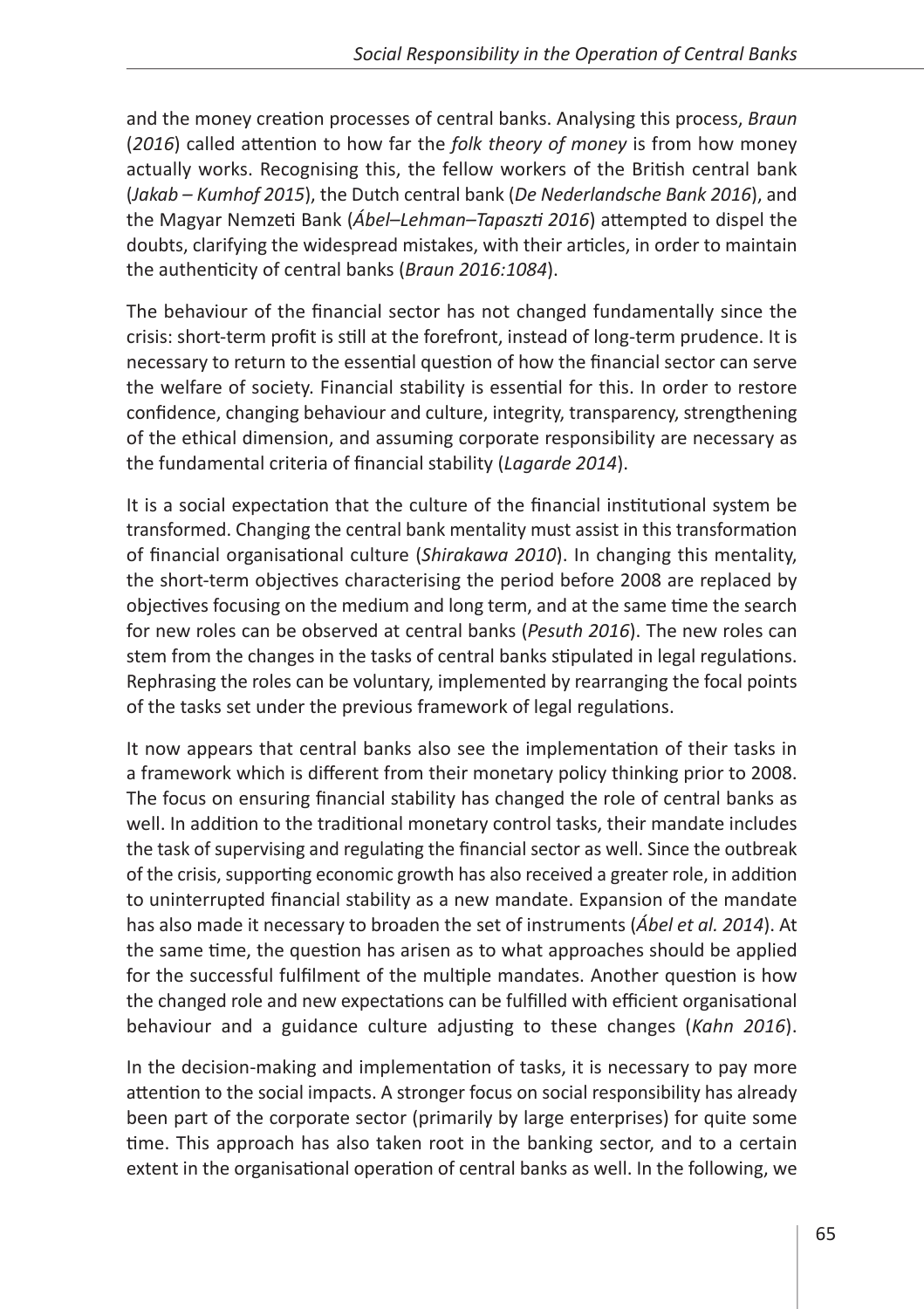summarise the concept and development of the CSR approach and way of thinking, and its interpretation for central banks. This topic was already examined in our earlier research (*Lentner et al. 2015*); in this article, we rephrase – supplement and update – our previous thoughts.

# **2. Concept of corporate social responsibility (CSR)**

Significant advances in the concept of corporate social responsibility (CSR) have been seen in recent decades, both in terms of theory and corporate practice (*Szegedi 2014*). The current CSR approaches extend well beyond the early interpretation of the concept, when it arose in connection with managers that they not only had economic responsibility vis-à-vis the owners, but also social responsibility vis-à-vis society as well (*Dodd 1932:1149*). There are several versions of CSR definitions, of which *Dahlsrud* (*2008*) distinguished five main dimensions, analysing in detail almost forty CSR definitions:

- 1. Environmental dimension keywords: cleaner environment, environmental stewardship, environmental concerns in business operations;
- 2. Social dimension keywords: contribute to a better society, integrate social concerns in business operations, positive and negative impact of companies on society and communities;
- 3. Economic dimension keywords: contribute to economic development, longterm profitability
- 4. Stakeholder dimension keywords: relations with stakeholders, dialogue with stakeholders, involving stakeholders;
- 5. Voluntariness dimension keywords: voluntary actions beyond legal obligations.

As shown in the list, the economic, social and environmental pillars of sustainable development appear in the CSR definitions, supplemented with the stakeholder approach and the voluntariness dimension. The stakeholder approach has typically appeared in connection with the corporate sphere. To the question why we should listen to stakeholders, the answer is ethical obligation, as it was deduced by *Evan and Freeman* (*1988*) in connection with the stakeholder theory. The connection between the CRS model and the stakeholder approach is important, because the latter names the parties vis-à-vis whom the company undertakes responsibility, and – according to one of the best known and most accepted definitions of CSR – this comprises economic, legal, ethical and philanthropic responsibility (*Carroll 1979:500*). In terms of responsibility, it is not the strength of the stakeholders that is important, but their legitimacy (*Carroll 1991*). Table 1 summarises the four areas of responsibility of CSR, building on each other.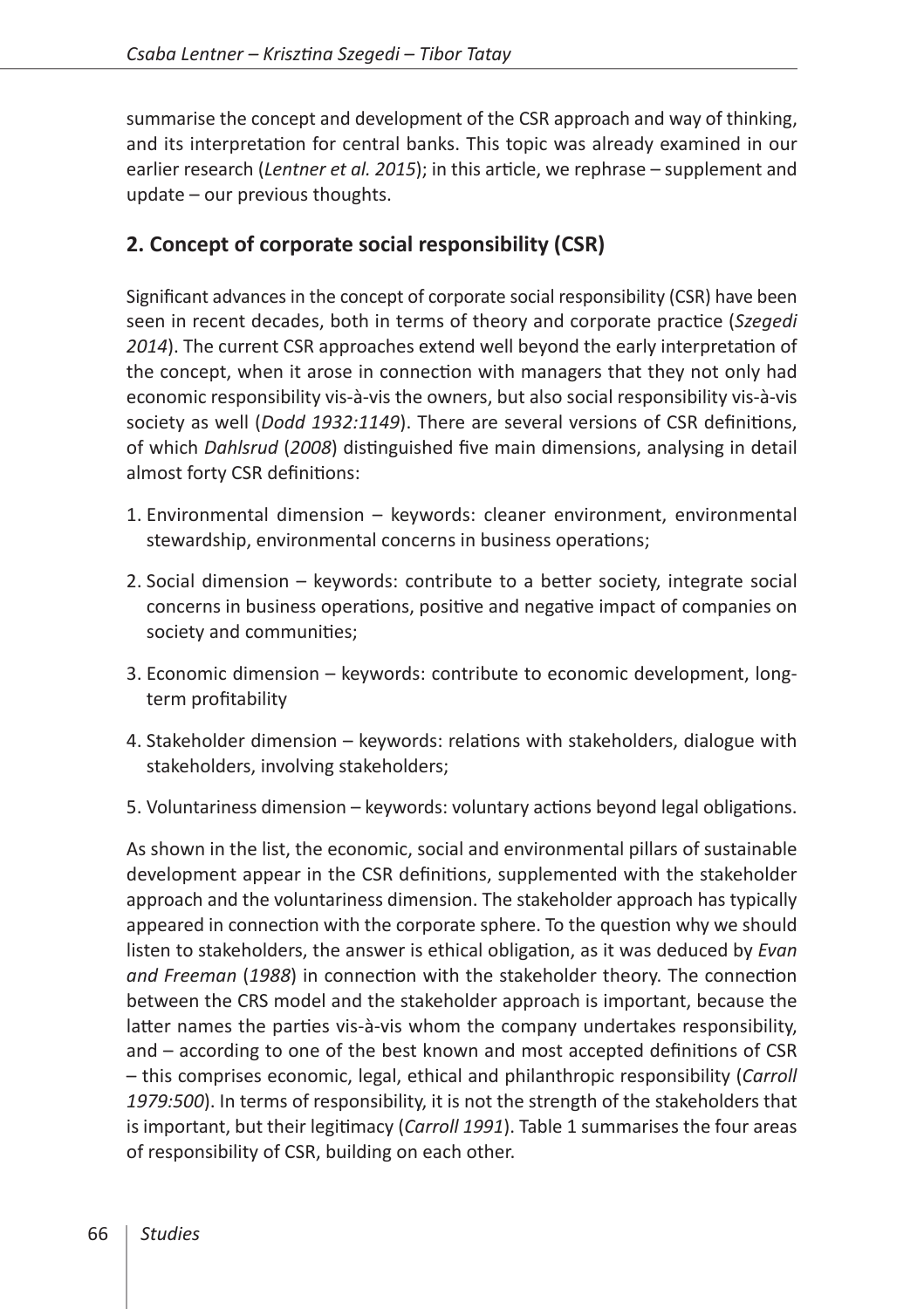| Table 1<br>Areas of corporate social responsibility |                                                                                                                                                                                                                                                                                                                      |  |  |  |
|-----------------------------------------------------|----------------------------------------------------------------------------------------------------------------------------------------------------------------------------------------------------------------------------------------------------------------------------------------------------------------------|--|--|--|
| Area of responsibility                              | Contents of responsibility                                                                                                                                                                                                                                                                                           |  |  |  |
| Economic responsibility                             | Includes the maximisation of earnings per share, maximisation of profit,<br>strong competitive position, high level of operating efficiency, and long-term<br>profitability.                                                                                                                                         |  |  |  |
| Legal responsibility                                | The company must meet its economic responsibility within the legal<br>frameworks. This means compliance with laws, legal regulations and local<br>regulations; moreover, that the company is defined as a law-abiding<br>corporate citizen, and its goods and services should comply with the legal<br>requirements. |  |  |  |
| Ethical responsibility                              | It means the compliance of norms and requirements that go beyond legal<br>responsibility and are not included in legal regulations. With respect to<br>customers, employees, owners and communities, these reflect honest and<br>fair behaviour protecting and respecting the moral requirements of<br>stakeholders. |  |  |  |
| Philanthropic<br>responsibility                     | The companies contribute to enhancing welfare and the quality of life as<br>good corporate citizens, for example with the support of the arts, education<br>or community with voluntary activities. These are of discretionary and<br>voluntary nature.                                                              |  |  |  |
| Source: Edited based on Carroll 1991.               |                                                                                                                                                                                                                                                                                                                      |  |  |  |

The theoretical experts dealing with the operation of companies also agree, in general, that companies must behave responsibly, in an ethical manner, but there is a question of how this can be implemented in practice and how it affects the economic performance of companies (*Chikán 2003*). In connection with the economic benefits of corporate social responsibility, *Kurucz, Colbert and Wheeler*  (*2008*) have shown that this can be deducted from the decrease in costs and risks, competitive advantages, increases in reputation and legitimacy, and value creation stemming from win-win type situations. *Margolis, Elfenbeien and Walsh* (*2009*) analysed 167 empirical studies from the past 35 years and established a positive connection between CSR and financial results, on the basis of philanthropic contributions, explored abuses and transparent operations. According to the recommendation of *Carroll and Shabana* (*2010*), this connection must be handled in a complex manner, and the support of stakeholders is also necessary for the positive connection. CSR is an ethical obligation of companies, irrespective of whether it can be recovered economically or not. At the same time, the rising expectations of corporate stakeholders of such a nature and the market recognition of responsible companies increasingly result in the recovery of CSR, which moves the integration of the approach into practice in a positive direction.

According to *Archie Carroll* (*2015a*), the researcher who received the Lifetime Achievement Award in CSR in 2012, the concepts of corporate citizenship, business ethics, stakeholder management, sustainability and creating shared value are competing versions of corporate social responsibility, and attempts are made to consider one as a part of the other or many people already use these as synonyms,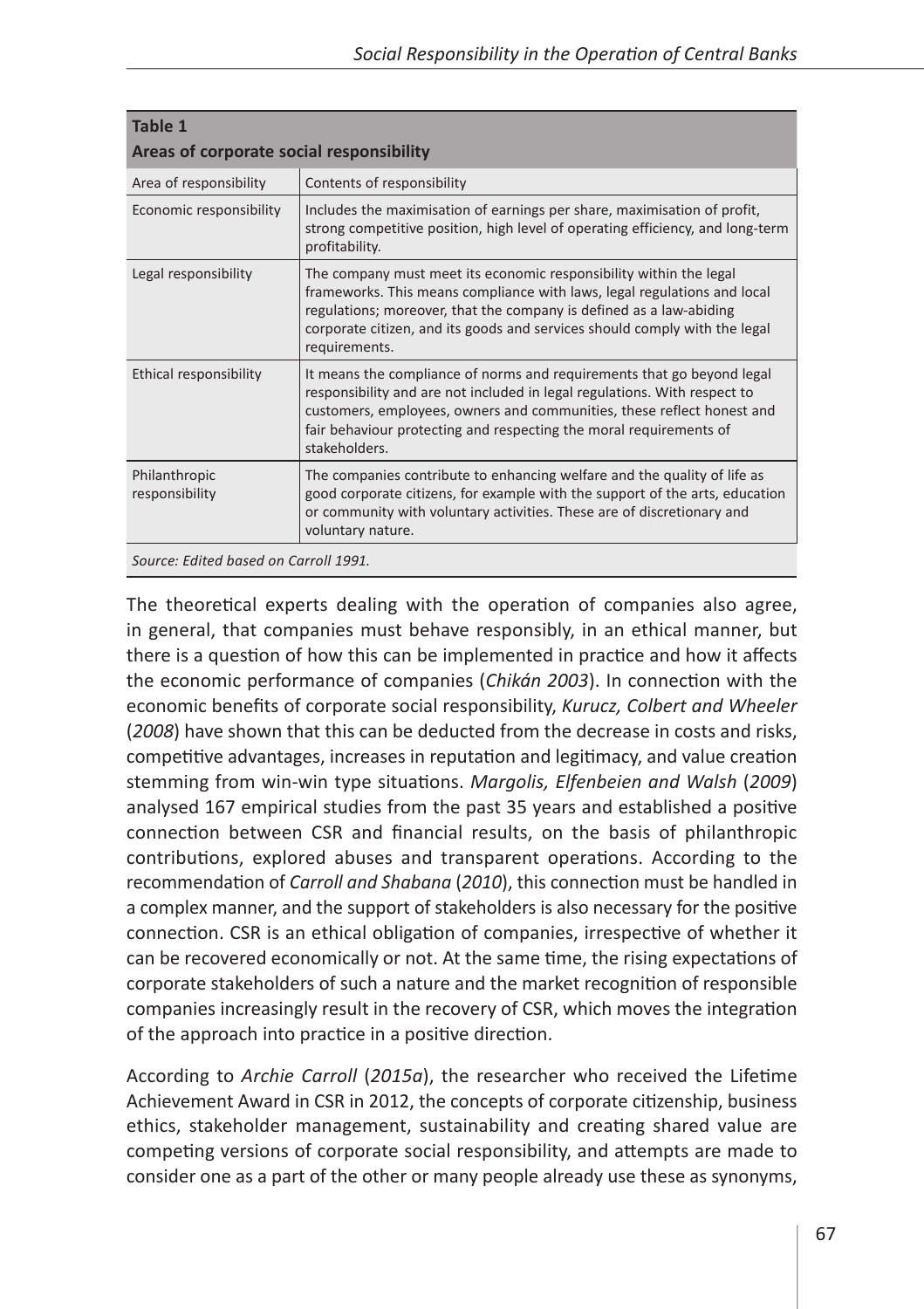and this trend will strengthen in the future. In corporate practice, the approach of sustainability is attractive, since it is rather neutral and it expresses positive contribution related to the future, while corporate social responsibility urges responsibility in the present as well, whereas business ethics is less popular because of its critical approach (*Carroll 2015b*). Just as sustainable development requires a fundamental shift in attitudes (*Kerekes 2009*), corporate social responsibility also presses for changes to the business model.

In practice, however, at most companies, we find charitable events in connection with CSR and increasing the efficiency of operation appears as an objective at a significant portion of these, but the requirement of true transformation of the business model only is perceptible at a small part of companies (*Rangan et al. 2015*). With its approach of transforming the business model, corporate social responsibility addresses the concept of social enterprise, which aims for the solution of a social problem, in addition to economic sustainability. The concept of sustainable development suggests that each enterprise must be a social enterprise at the same time, and vice versa, creating harmony among economic, environmental and social objectives, and thereby contributing to sustainable development.

## **3. Interpretation of the elements of CSR in connection with central banks**

The social responsibility of central banks has arisen especially regarding the last crisis. The American central bank made extraordinary efforts to handle the crisis and save the financial system, in order to avoid a global financial collapse. The responsibility of central banks is significant not only in terms of direct measures, but also in connection with the subsequent regulation (*Schoen 2016*). The social responsibility of central banks is peculiar, as these were established specifically for the benefit of the common good. Their objectives and tasks are stipulated in legal regulations. Thus, central banks are institutions promoting the achievement of specific economic policy objectives. According to their tasks, they are organisations performing state authority tasks as well. Therefore, the social responsibility formulated by *Carroll* (*1991*) can only be interpreted in a modified form in this sphere.

Naturally, the specific elements of CSR appear in various forms at the individual central banks. The regulatory environment, mandate and scope of the individual central banks are different. After the 2008 crisis there were problems which had to be handled similarly, such as the management of macro-prudential risks, but there were also problems to be treated in completely different ways. For example, the treatment of stability risks related to foreign exchange loans in Hungary was unique. Hence, in the following we would like to shed light on the elements of social responsibility and the acceptance of the approach on the basis of the practices of individual central banks.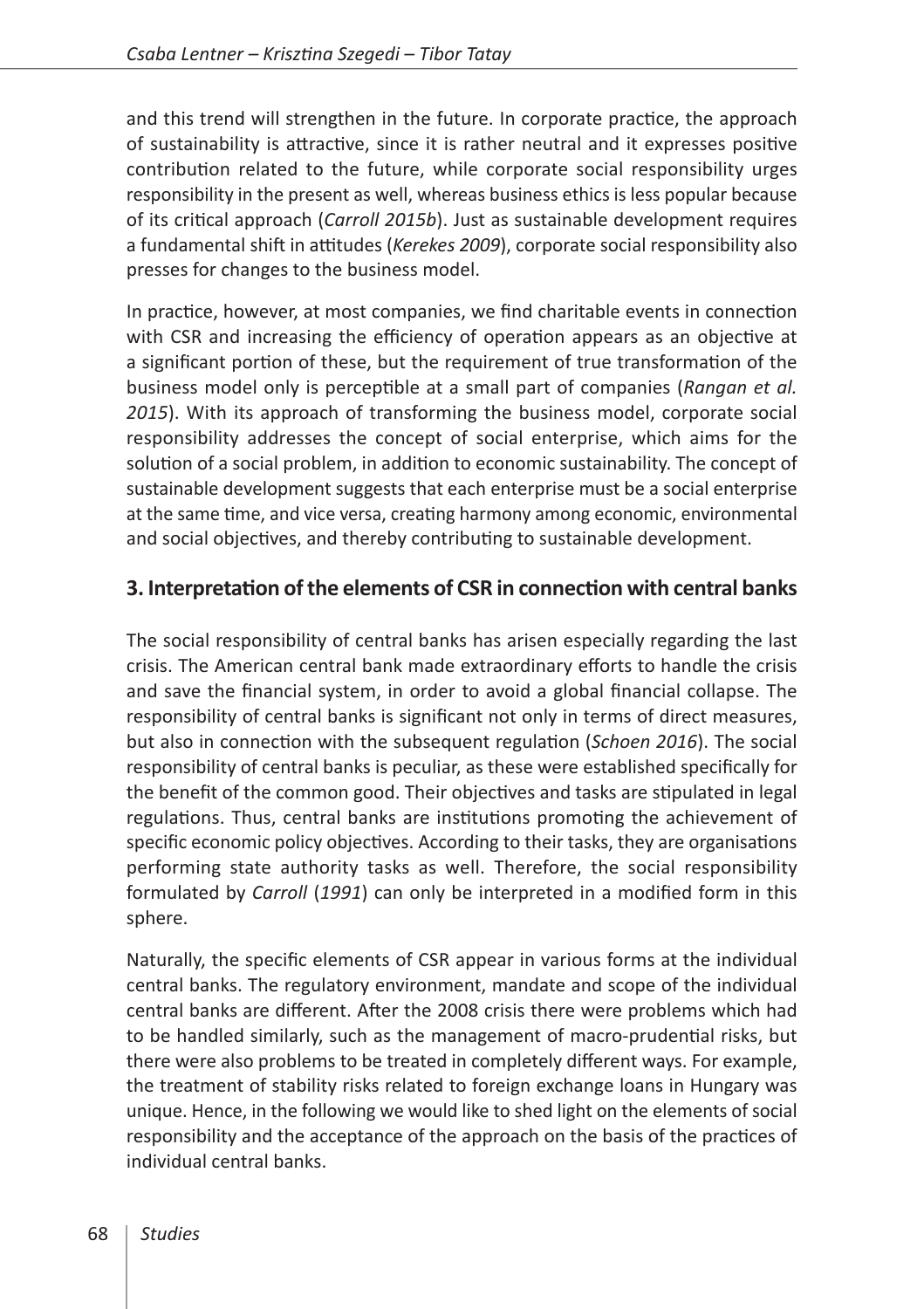## **3.1 Economic responsibility of central banks**

The economic responsibility of central banks differs from the profit maximisation valid for business enterprises, but the concepts of a high level of operating efficiency and long-term success can be interpreted, taking into account the restrictions of legal regulations. The economic responsibility of the central bank is unique, as its objectives are macroeconomy-level economic policy objectives, and its tasks are special tasks stipulated in legal regulations.

In the case of the *Magyar Nemzeti Bank* (*MNB*), *Lentner et al.* (*2015:28*) summarised this characteristic supported with statements highlighted from the legal regulations: "The primary objective of the MNB shall be to achieve and maintain price stability. Without endangering its primary objective, it shall support the maintenance of stability of the financial intermediary system and the increase of its resilience. It shall support the sustainable contribution of the financial intermediary system to economic growth. It shall support the economic policy of the government with the instruments available to it."

Within the scope of fundamental tasks stipulated in the MNB Act, it determines and implements monetary policy. MNB is entitled to issue the legal tender of Hungary. "In the interest of maintaining the external stability of the Hungarian economy, it shall form and manage official foreign exchange and gold reserves, it shall perform foreign exchange transactions, and it shall supervise the payment, settlement and security settlement systems" (*Lentner et al. 2015:39*). In order to perform its tasks and in the sphere of data reporting obligation existing to the ECB, "it shall collect and disclose statistical information". The MNB "shall establish the macro-prudential policy for the stability of the entire system of financial intermediation", with the objective to enhance the resilience of the system of financial intermediation and to ensure its sustainable contribution to economic growth. To this end, the "MNB shall explore the business and economic risks threatening the system of financial intermediation as a whole, it shall promote the prevention of the development of systemic risks and the reduction or elimination of the evolved systemic risks; furthermore, in the event of disturbances to the credit market it shall contribute to the balanced functioning of the system of intermediation in financing the economy through stimulating lending and – in the event of excessive credit outflow – by restraining lending. The MNB shall fulfil the role of a resolution authority. Moreover, it shall perform the supervision of the system of financial intermediation and it shall ensure the undisturbed operation of that. It shall protect the interests of parties using financial services" in order to increase public confidence (*MNB Act 2013, Lentner et al. 2015:39*).

Despite the restrictions of the legal regulations, the central bank has a large room for manoeuvre in implementing its objectives. Due to the exclusive focus on the price stability objective between 2001 and 2013, the other possible objectives of the MNB for supporting the economy were relegated. This was similar to the policy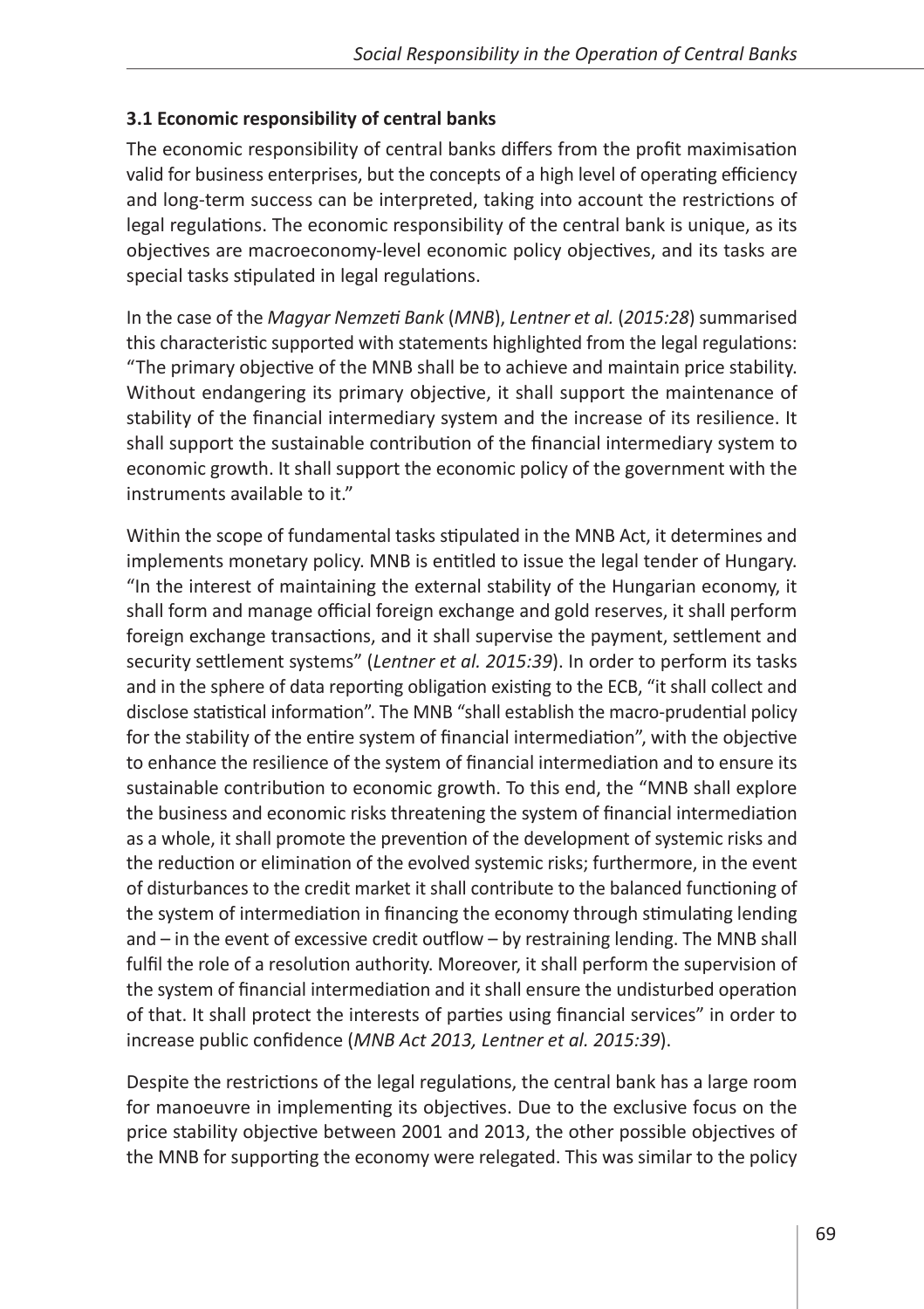of the leading central banks established from the 1990s. Since 2013, the MNB has reinterpreted its economic role (*Matolcsy 2015*). In accordance with its core task stipulated in the Act (*MNB Act 2013*), it played a role in the conversion of foreign currency household loans into forint, the stimulus of corporate lending, and the promotion of financing the state. The conversion of foreign currency household loans into forint helped to increase the stability of the banking system and resolve the uncertain position of households. Stimulating the lending activity of banks to enterprises took the form of the funding for growth scheme, and then the market-based lending scheme. The central bank has set the objective of promoting economic growth by supporting lending. The objective of the self-financing programme, started in 2014, was to support the obtaining of cheaper funds of the state from the market. Between 2002 and 2010 the significantly increased government debt and the high exposure of foreign exchange within government debt made Hungary vulnerable. These factors made debt financing significantly more expensive. With the self-financing programme, the MNB aimed at decreasing the ratio of foreign exchange debt within the overall debt, increasing financing in forint and achieving a greater role of domestic participants in this financing.

After the 2008 financial crisis, there were also changes in the responsibilities and objectives of the leading central banks. The immediate management of the crisis and then the mitigation of the consequences required the utilisation of significant state funds from the governments as well. In order to avoid the subsequent assistance of financial institutions using state funds, the task of financial stability was emphasised strongly among the objectives of the central banks, in addition to the objective of maintaining price stability. The task of maintenance of financial stability was rephrased as a task of the central bank in the United States, but the European Central Bank can also be mentioned as an example in this sphere (*Neményi 2012*).

The crisis directed the attention to the importance of the stabilising role of central banks all over the world. The European Central Bank initiated comprehensive examinations in the European banking system. Significant resources were deployed by the Fed for controlling financial stability, and the macro-prudential approach has become an important accessory in the instruments assisting a healthy economy (*Yellen 2014*). The extraordinary liquidity measures by the European Central Bank tangibly decreased financial market tensions (*Szczerbowicz 2015*). Legislators expanded the tasks of central banks all over the world, and the decision-makers of central banks also reassessed the economic role of their institutions. Since 2008, central banks have utilised non-standard instruments to restore global growth (*Sági 2010*)*.*

The innovative measures that became necessary because of the financial crisis can be described with the expression "reliable vigilance" at the European Central Bank. The crisis was the symptom of the exaggerations and imbalances that accumulated in the decade before 2008 at households, enterprises and financial institutions,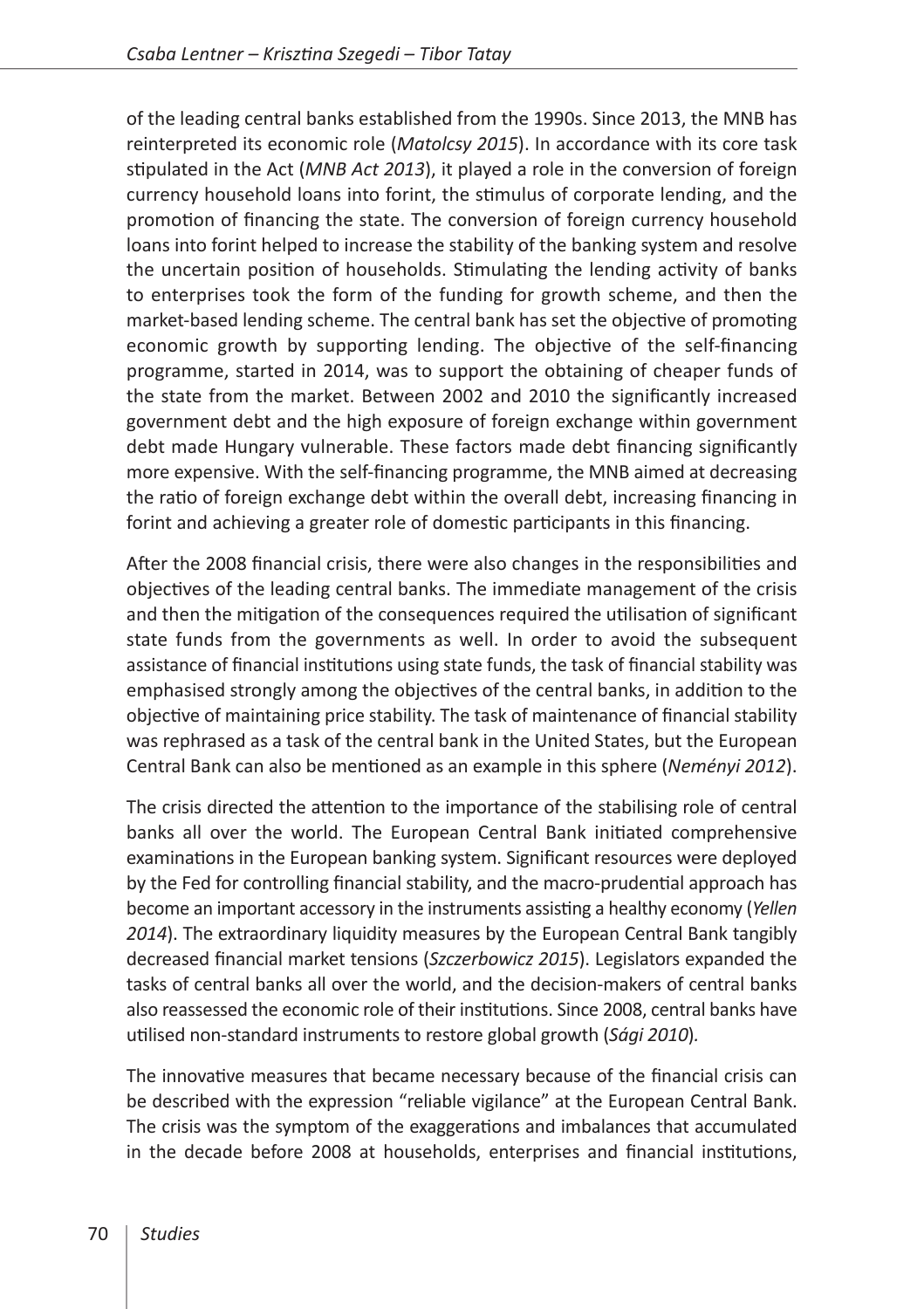especially the accumulation of debt and risk, and rising capital gearing. Although the quick state measures mitigated these, the crisis still resulted in another disturbance: the rapid increase in government debt. The standard and non-standard instruments of monetary policy decision-making reflected the fundamental conviction and responsibility of the decision-makers. The task of central banks is to ensure stability. From the economic processes of the past thirty years, the ECB learned that actions must occur in a predictable manner which is comprehensible for the affected parties, in a framework consistent with the objective of price stability. However, a balance between predictability and flexibility which is necessary under unexpected circumstances also has to be found. In the extraordinary period of the crisis, the non-standard instruments used by the central banks had less predictable effects, based on their very nature. The global environment, in which decisions have to be made, is characterised by significant complexity and uncertainty, and thus quick measures may be necessary in the future as well. It is very important that an attempt must be made at crisis prevention rather than crisis management. This often requires measures that are more difficult to understand for outsiders. The utilisation of standard and non-standard instruments raises the ethical approach of obligation and consequence. Under normal circumstances, compliance with norms may work well, but under unusual circumstances, these cannot always be complied with, and instead the consideration of the consequences of the decisions and the responsibility for these come to the fore. Both approaches must be present at the same time in the operation of central banks (*Trichet 2010*).

| Objectives of the Fed for supervision, regulation and financial stability                                                                                                                                                                                                                                                                                                                                                                                                                                             |  |  |  |
|-----------------------------------------------------------------------------------------------------------------------------------------------------------------------------------------------------------------------------------------------------------------------------------------------------------------------------------------------------------------------------------------------------------------------------------------------------------------------------------------------------------------------|--|--|--|
| <b>Measure</b>                                                                                                                                                                                                                                                                                                                                                                                                                                                                                                        |  |  |  |
| Development of guidelines, policies, instruments and standards. Co-operation<br>with the economic participants for the elaboration of an interdisciplinary appro-<br>ach related to stability risks. Development of macro-prudential guidelines dec-<br>reasing the likelihood of the development of a crisis and its negative consequ-<br>ences.                                                                                                                                                                     |  |  |  |
| Development and implementation of a forward-looking, proactive approach<br>aimed at the forecasting and management of potential system risks. Supervising<br>and monitoring individual institutions and infrastructures, with special regard<br>to those that have a significant influence on the financial system and the mac-<br>roeconomy. Development of a new supervision programme.                                                                                                                             |  |  |  |
| Ensuring the availability of appropriate crisis management tools, financial data<br>of appropriate quality.<br>Analysis of the role of financial stability policy in the implementation of mone-<br>tary policy. Analysis of the efficiency of the various macro-prudential policies<br>and their connection to monetary policy. Monitoring financial stability risks,<br>analysis of the relation between the financial and real economy, evaluation of<br>guideline alternatives potentially affecting system risk. |  |  |  |
| Pursuing domestic and international studies on stress tests, macro-prudential<br>regulation and instruments, and other financial stability topics. Publication of<br>the results in scientific journals and conferences.                                                                                                                                                                                                                                                                                              |  |  |  |
|                                                                                                                                                                                                                                                                                                                                                                                                                                                                                                                       |  |  |  |

| 1981C &                                                                   |  |  |
|---------------------------------------------------------------------------|--|--|
| Objectives of the Fed for supervision, regulation and financial stability |  |  |

*Source: Edited based on Fed (2014).*

**Table 2**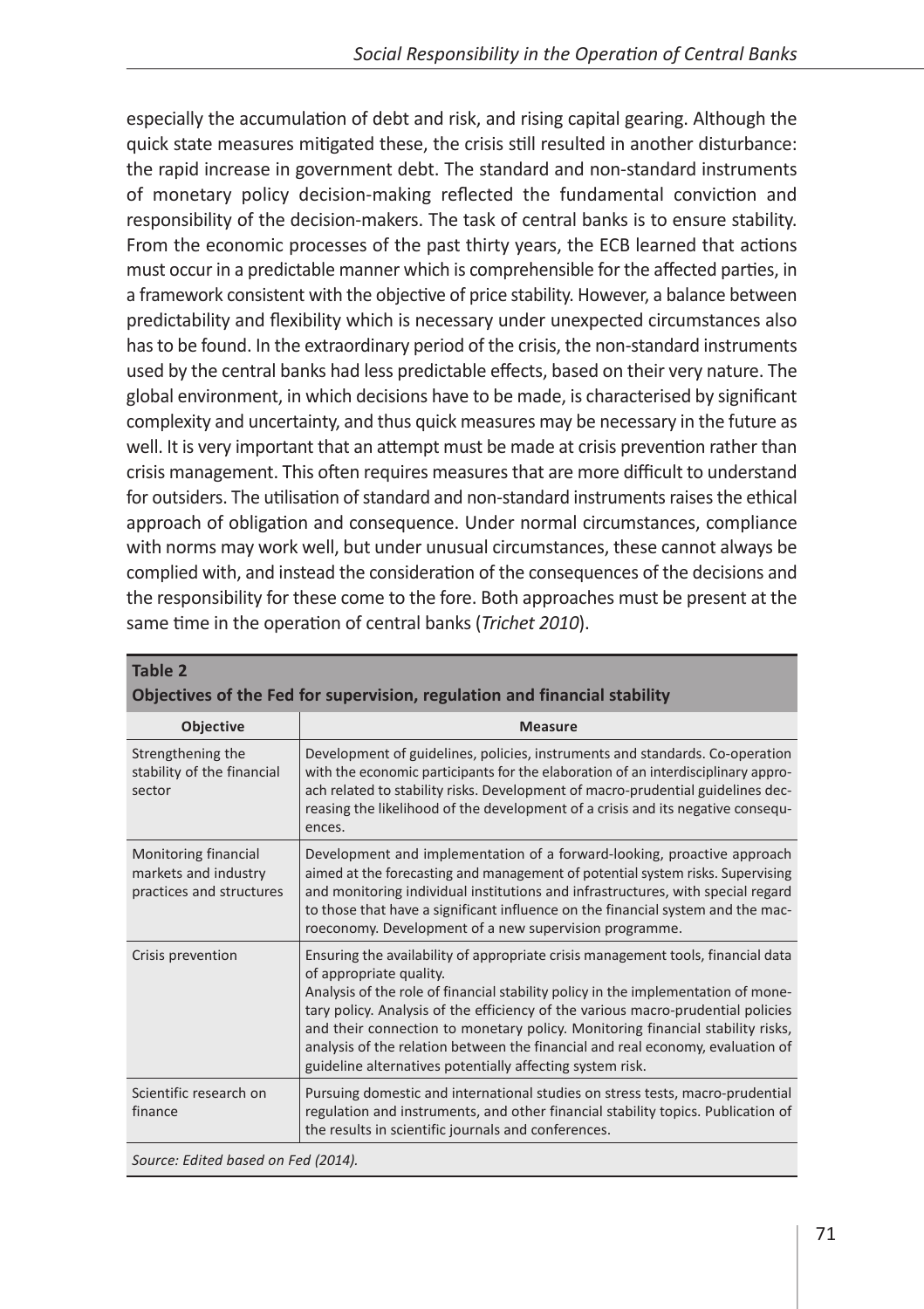The Single Supervisory Mechanism (SSM) began operation in the European Union at the end of 2014. The SSM includes the ECB and the supervisory authorities of the participating countries in one system. The objective of its foundation is to guarantee the safety and stability of the European banking system, to increase financial integration and stability, and to guarantee the consistency of supervisory work (*ECB 2015*).

In our interpretation, the economic stimulation measures of central banks implemented with the use of non-standard instruments are actions to be classified to the sphere of economic responsibility. Except for the interest rate changes used for inflation objectives, in connection with the economic cycles, the leading central banks did not take such steps in the approximately two decades prior to the crisis.

Although the achievement of full employment appears among the objectives of the Fed since its foundation, and the attainment of this objective is promoted by the stimulation of economic growth, achieving this objective was less prevalent in the monetary practice of the twenty years before the crisis. The Fed started the policy of quantitative easing (QE) in 2008, which it continued until the end of 2015, amended in several phases. The quantitative and the supplementing qualitative easing primarily improved the liquidity of the financial markets, but also had a favourable effect in terms of stimulating growth indirectly, by improving corporate financing conditions. In its monetary policy, the Fed also made its full employment objective a threshold value expressed in the employment rate via its forward guidance (*Csortos et al. 2014*). Thus, there is no doubt that the importance of the labour market within the objectives has increased. The ECB has lagged behind compared to the Fed. After the initial easing, it considered austerity measures, and only from autumn 2014 did it introduce a non-standard measure that was aimed at economic stimulus, also in an indirect manner. The delay made the recovery from the recession more difficult, while the social requirement in the European Union that the monetary authority should also support growth has increased more and more. The participants of the market interpreted the asset purchase programme, which started in Q4 2014 and was then expanded from the beginning of 2015, unanimously as an economic stimulus measure (*Lentner et al. 2015:40*). At the same time, the asset purchase programme also helped to decrease fluctuations in government securities market yields. In 2016, the ECB launched a corporate asset purchase programme, which it intends to continue at least until the end of 2017. The declared objective of secondary market asset purchase is to support reaching the inflation target and to improve the conditions of borrowing of households and companies (*ECB 2017*)*.*

Thus, we can interpret the economic responsibility of central banks in such a way that central banks have to be more sensitive to the social effects of crisis phenomena. In addition to the above, we ascribe to the economic responsibilities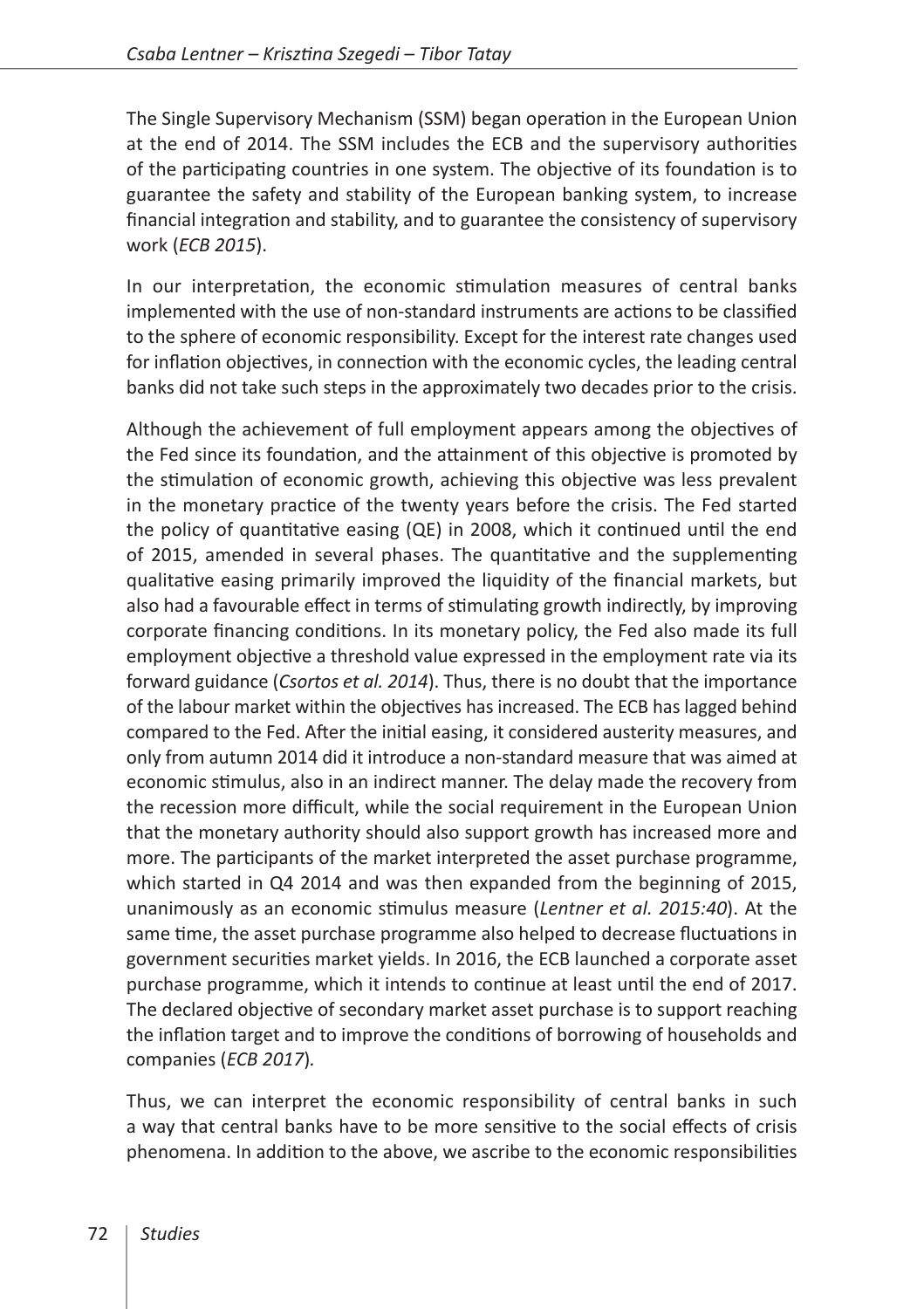of central banks the efficient, modern and undisturbed performance of the activities among its tasks. As an example, such activities include the efficient operation of payment and settlement systems, satisfying the requirements of the economic participants. Another element of economic responsibility is the efficient operation of the organisation of the central bank. This level can essentially be interpreted identically with the CSR element of business enterprises.

### **3.2 Legal responsibility of central banks**

The legal responsibility of central banks differs from that of companies. Due to their unique role, the issue of legal responsibility of central banks requires a much more subtle interpretation.

In its authority responsibilities, the *Magyar Nemzeti Bank* performs the supervision of the financial markets and financial organisations. In this role, it also appears as a dispenser of justice. Based on the authorisation of legal regulations, the MNB itself is a creator of legal regulations. The opinion of the MNB must be requested when creating legal regulations related to its activities and the operation of the financial institutional system, and other legal regulations specified by law. Thus, in addition to compliance with legal regulations, the formation and interpretation of legal frameworks and having the legal regulations complied with are connected to the legal responsibilities of the central bank. The tasks of the MNB have been expanded from 2013 and it also operates as the supervisory organisation of financial enterprises, in addition to monetary policy. This task is aimed at performing the supervision of the system of financial intermediation, and ensuring the undisturbed, transparent and efficient operation of the system of financial intermediation. It must facilitate the prudent operation of the persons and organisations constituting a part of the system of financial intermediation. This task includes monitoring the careful exercise of rights by the owners and exploring undesirable business and economic risks. It applies preventive measures to mitigate or terminate risks which have already formed and to ensure the prudent operation of the individual financial organisations. The MNB protects the interests of users of the services provided by financial organisations in order to strengthen public confidence in the financial intermediary system. It operates a Financial Arbitration Board for the out-of-court settlement of disputed issues among consumers and financial organisations or persons (*MNB Act 2013*).

The MNB also played a considerable role in creating the legal regulation providing the framework for the conversion of foreign currency household loans into forint. It elaborated the rules of implementation of this conversion. In connection with this, it elaborated the settlement rules of costs found by the courts as charged unlawfully on the foreign currency household loans.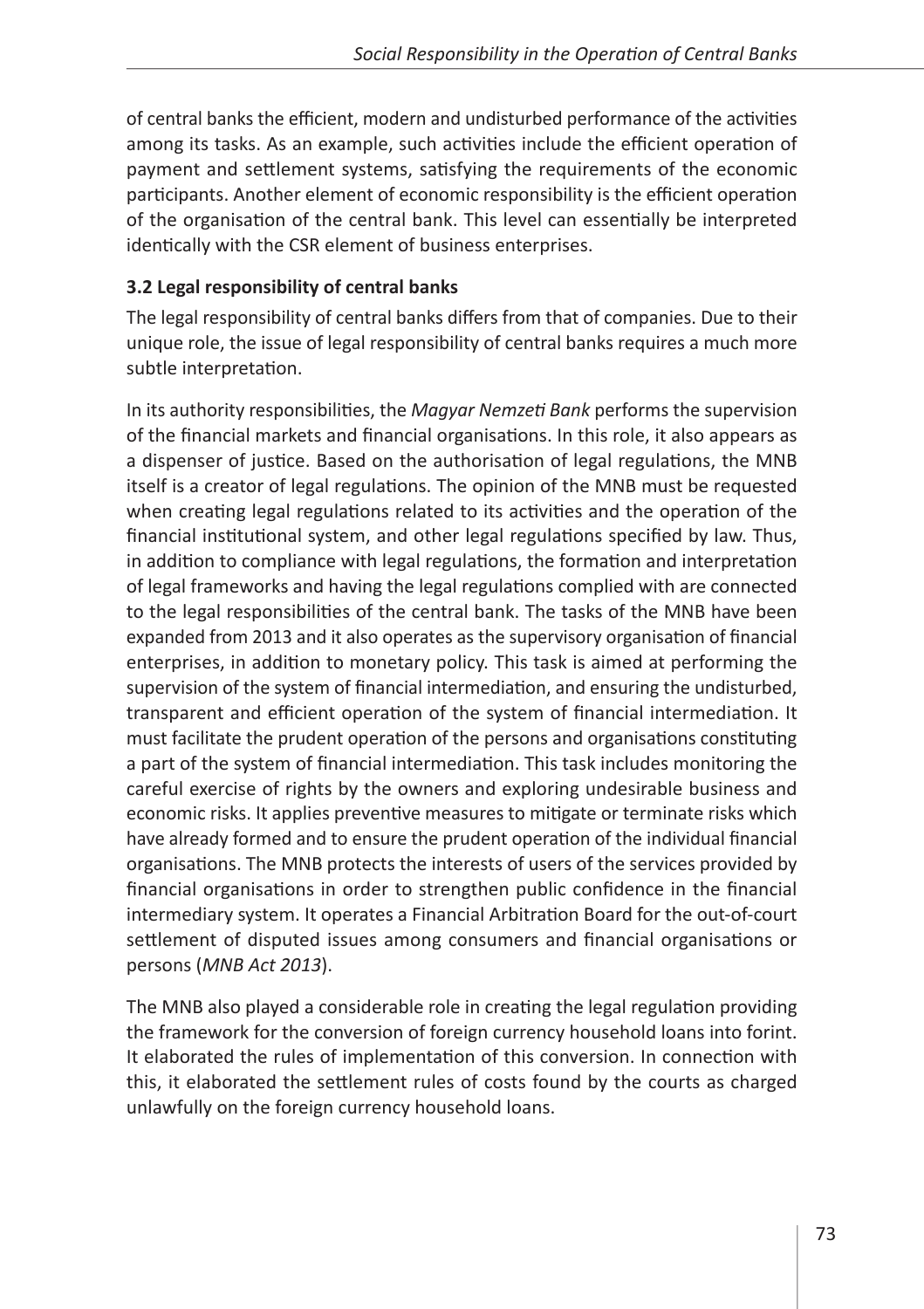As the repository of monetary policy, the MNB influences the demand and supply of the domestic currency. From the 1990s the central banks set almost only the objective of price stability for themselves according to the neoliberal principles, and they applied only a few instruments from the available set of instruments of monetary policy. For the implementation of objectives of wider horizon corresponding to its economic responsibility, the MNB has transformed and expanded its business and applied a set of instruments as well. *Kolozsi and Hoffmann*  (*2016*) have shown that the operation of the monetary set of instruments cannot be considered simply as a technical task, since the efficiency of monetary policy is determined by the set of instruments. The operation of the set of instruments represents a system of rules transformed for the banking system. Within the legal frameworks, the reformation of the business and applied set of instruments required legal background work, and it has been mapped in legal responsibility as well.

We start the overview of the *international trends* of changes in the area of legal responsibility of central banks with the case of the Fed. The fundamental tasks and responsibilities of the Fed are regulated by the Federal Reserve Act, passed in 1913. As an effect of the responses to the 2008 crisis, there have been significant changes in the regulation of the American financial system (*Biedermann 2012*)*.* In his speech of 17 June 2009, president Barack *Obama* (*2009*) emphasised that the reason for the crisis was that regulation did not prevent the abuses and culture of irresponsibility, and that fundamental reform was necessary in order to restore confidence. The objectives of the Dodd-Frank Wall Street Reform and Consumer Protection Act, passed in 2010: "facilitating the financial stability of the United States, improving the accountability and transparency of the financial system, terminating the phenomenon of "too large to fail", protecting the American taxpayers by terminating capital injections, and protecting consumers from the abuses widespread in the financial sector…"1 . One of the fundamental changes affecting the Fed is that the maintenance of financial stability has been added to its objectives. Moreover, on the basis of the Act, the Fed performs not only the supervision of bank holding companies, but also the supervision of "non-bank" financial institutions, and develops and publishes its recommendations for enhanced prudential requirements vis-à-vis such institutions. In the case of inappropriate supervisory body measures, the Fed is entitled to take action in the case of "non-bank" financial institutions as well (*Székely 2012*). The importance of the supervisory authority function is emphasised by *Kecskés and Halász* (*2013*)*:* The requirement of finding the persons responsible often arose during the crisis. The political situation was often criticised, saying that it created too mild rules in accordance with interests of the business lobby. Although strict reforms were introduced in the United States in 2002, the strict rules themselves are not capable of guaranteeing the long-term predictable

<sup>1</sup> *Lentner et al.* (*2015:42*) presents the provisions of the *Dodd-Frank Act 2010* this way.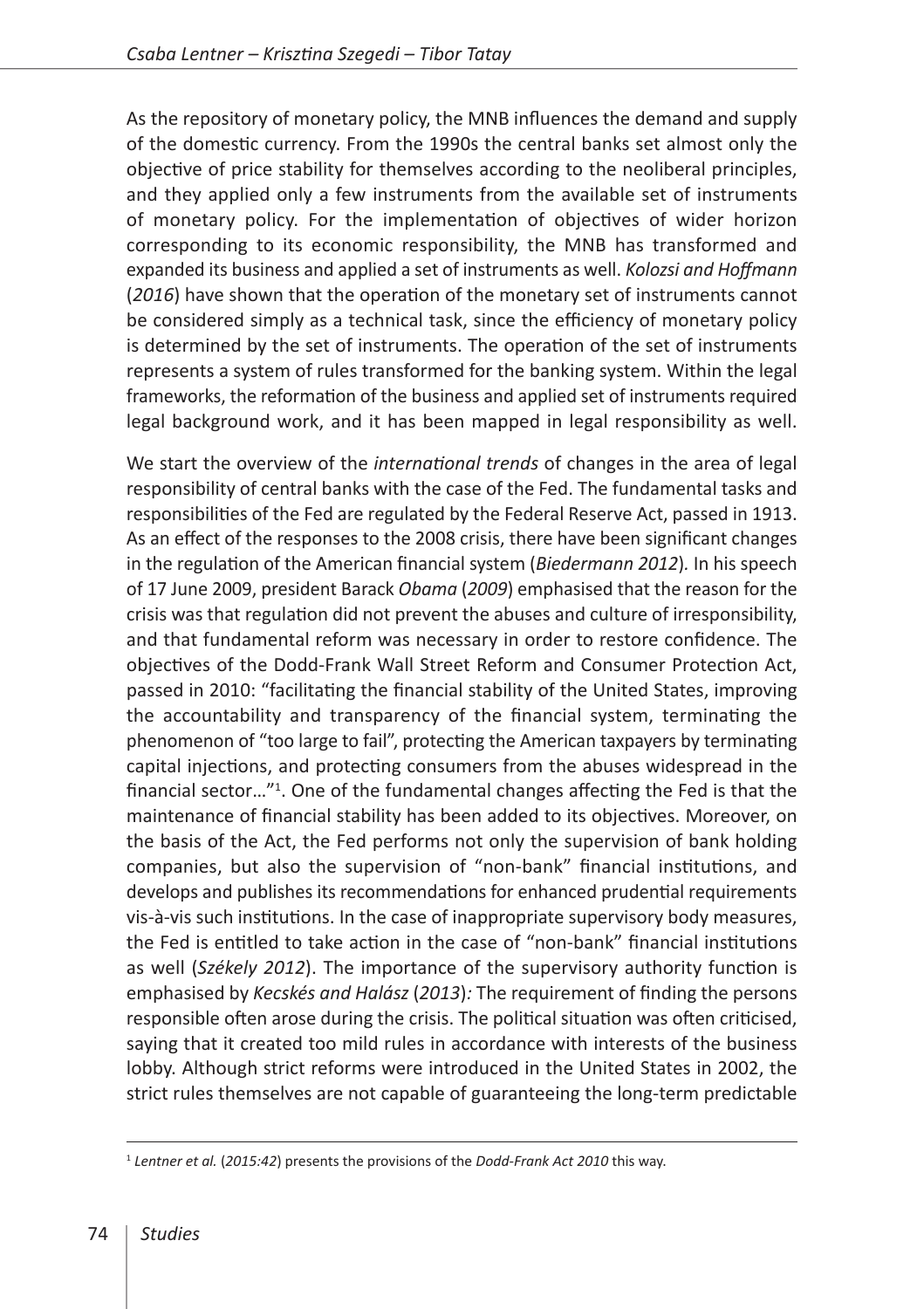operation of the economy. This is because ensuring strict and effective compliance with the rules is essential for this.

*Lentner, Szegedi and Tatay* (*2015:41*) presented in detail the fundamental tasks of the European Central Banking System, which were regulated by the Statute approved in 2012 (*ECB 2012*)*.* The independence of the ECB was laid down in the institutional framework conditions about the uniform monetary policy (the Treaty and the Statute). The ECB is entitled to pass decrees of obligatory force if such are necessary for the performance of the tasks of the European System of Central Banks (ESCB), and in the other specific cases indicated in the legal regulations made by the EU Council. In the subject of scope and execution of EU legal regulations related to the prudential supervision of credit institutions and the stability of the financial system, the ECB can provide advice to the Council, the Commission or the authorities of the member states with competence, and these can consult with the ECB (*ECB 2012*).

We can interpret the other elements of legal responsibility of the ECB within the framework of the single supervisory mechanism, started at the end of 2014. The ECB, as an independent EU institution, performs its supervisory function connected to banking supervision by taking into account the European interests in such a way that it establishes a uniform approach in connection with the supervision of daily level, it implements co-ordinated supervisory steps and corrective measures; moreover, it ensures the consistent application of the decrees and supervisory guidelines. The ECB, together with the national supervisions, is jointly responsible for the efficient and consistent operation of the single supervisory mechanism. Its jurisdiction includes supervisory revision, conducting on-site inspections and other inquiries, and issuing and revoking bank licences. Its task is the examination of the purchase and sales activity of the banks related to controlling stake, ensuring compliance with the prudential rules of the EU, and the establishment of a higher capital requirement, a so-called buffer, in order to avoid incidental financial risks (*ECB 2014b*).

## **3.3 Ethical responsibility of central banks**

The ethical responsibility of central banks goes beyond the performance of the tasks stipulated in the legal regulations. This responsibility, undertaken voluntarily and going beyond the legal regulations, may be manifested towards those involved in several ways. It can be stated generally that the authenticity, independence and accountability of the central bank are important. Opinions on the factors determining the confidence in the central bank are divided. According to a study using questionnaires, this is connected to professionalism and independence, and not to transparent operation (*Kril et al. 2016*). On the other hand, a recent comprehensive study has shown that transparency contributes favourably to decreasing uncertainty (*Naszódi et al. 2016*)*.*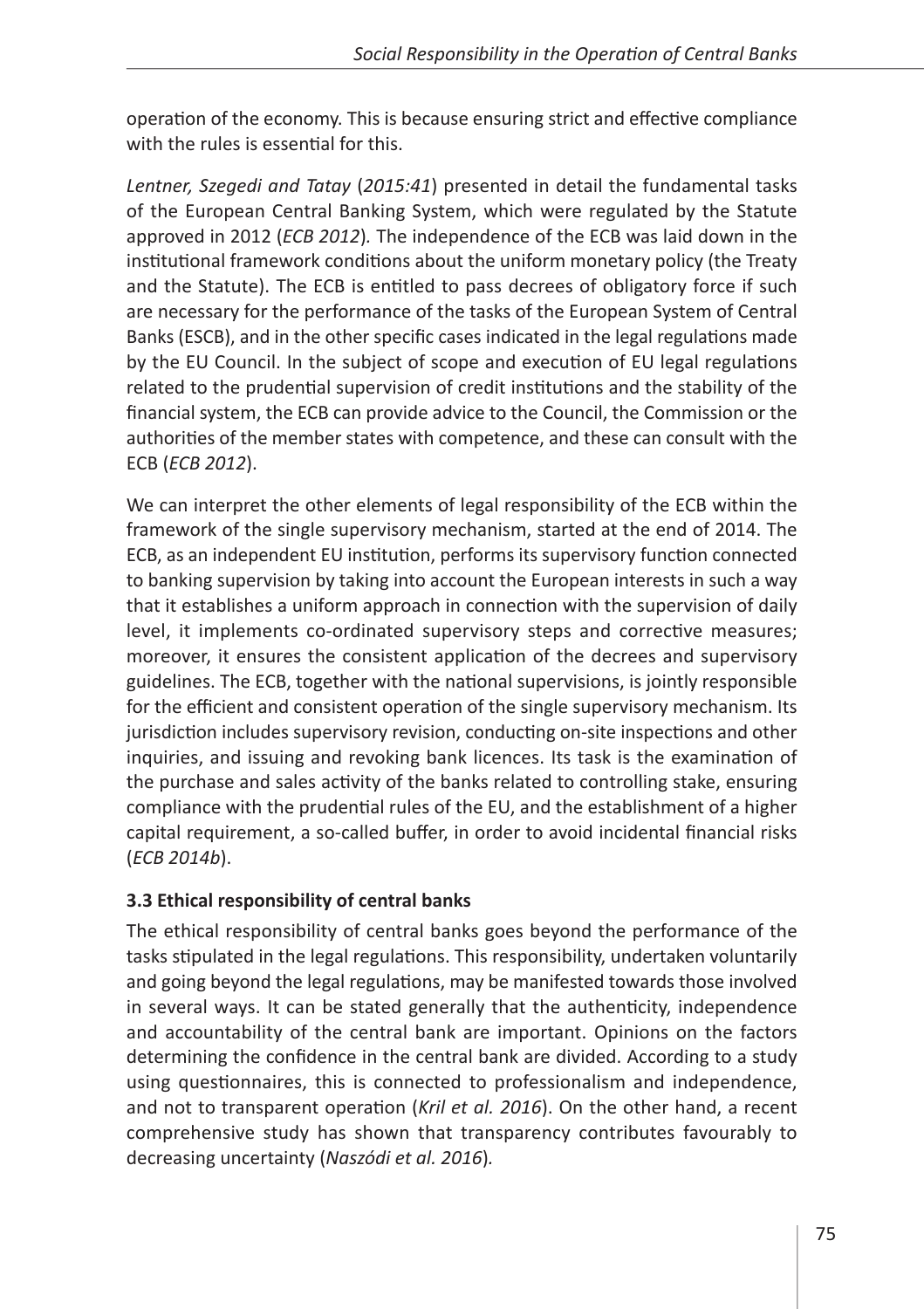Building on its previous traditions, the MNB rephrased its strategy of social responsibility, which has changed significantly since 2013. Ethical values have received an emphasised role in this. Independence, responsibility and endeavour for the common good are fundamental values of the MNB. Strengthening public confidence and genuine and transparent operation are considered as its important tasks. As another area of ethical responsibility, the MNB has indicated strengthening financial consumer protection as an objective. Within the framework of this, it pays increased attention to the legality and honest nature of the relationship between financial service providers and customers. All of these efforts support the strengthening of confidence in the financial system (*MNB 2014*).

The publications of the MNB provide information to the participants in the economy. The decisions and operations of the central bank have become more transparent as a result of these publications. Moreover, they also increase well-informedness in financial processes. At the Spanish central bank, transparency appears as an outstanding value, whose purpose is to support obtaining public information and to promote the accountability of the public sector (*Banco de España 2017a*).

The MNB provides support for its employees for starting a family and developing a healthy lifestyle. To implement equal treatment, it has announced the basic principle of "equal salary for equal work". It strives for environmental consciousness in the course of its operation (*MNB 2014 b*). Responsibility for the employees is also prominent at the Danish National Bank, for example they pay attention to diversity according to gender, age and seniority, the education and development of the employees, and a healthy workplace. Moreover, the bank organises career evenings and provides PhD scholarships for replacement (*Danmarks Nationalbank 2017a*).

The system of values of the Fed also includes ethical values, in addition to performance values (*Fed 2014*). The pillars of this are accountability, integrity and taking into account independent points of view. Accountability means that the Board of Governors of the Fed are accountable and responsible vis-à-vis public opinion, the government of the US and the financial community. According to the expression of integrity, the Board of Governors behaves with the public, the financial community and its employees complying with the highest norms of integrity. The point of view of independence is that the regional structure of the system supports the diversity of employees, the diversity of input sources and independent professional judgement (see in more detail: *Lentner et al. 2015:42*)*.*

In a previous article, we presented the statement of the Chicago Fed, a member bank of the Fed, as follows: "corporate social responsibility is regarded as a natural extension of their service vision. They consider co-operation among the internal and external stakeholders (schools, experts, civilians, local community organisations) as important, and it is their conviction that the CSR activity results in better business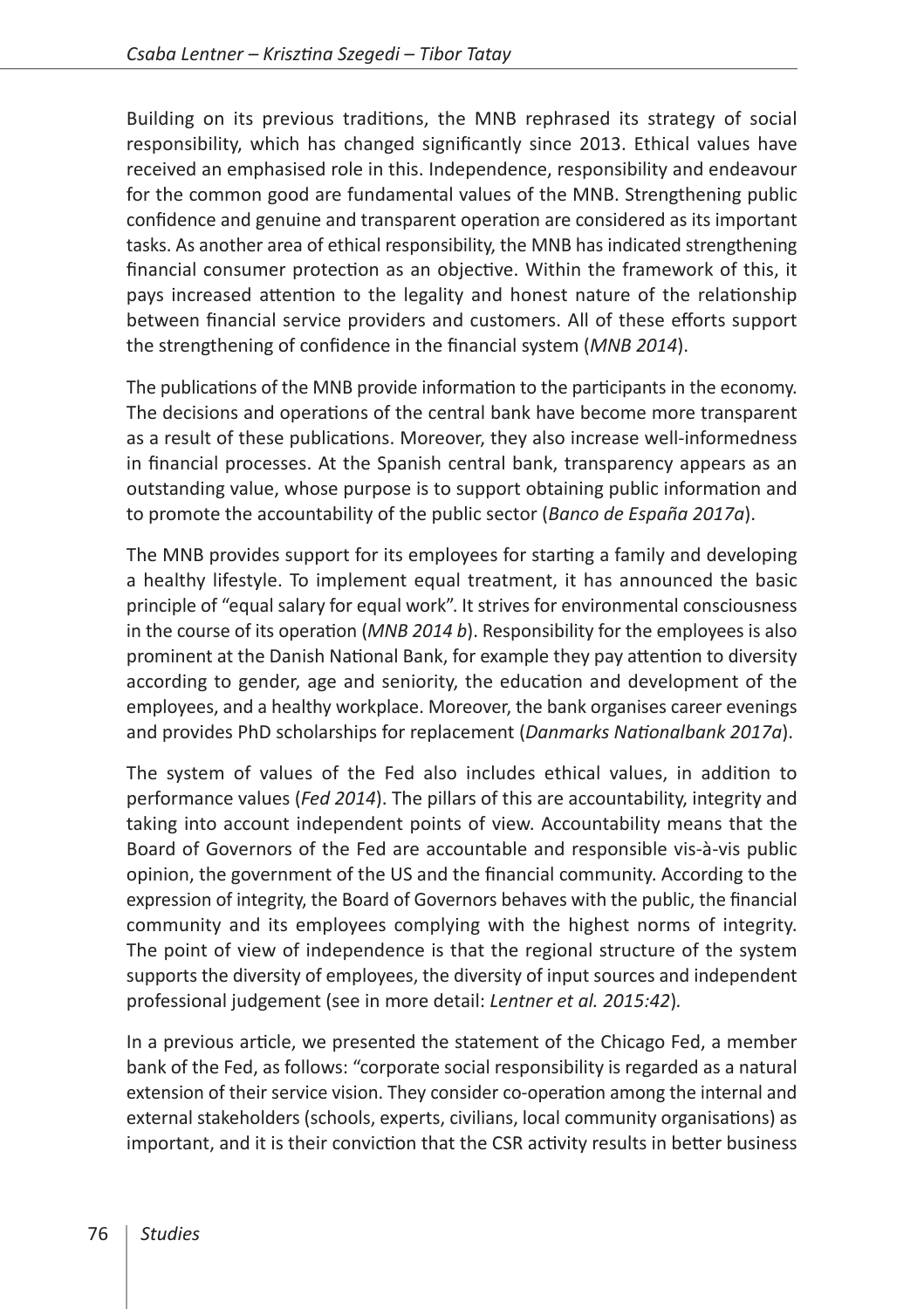performance and a stronger organisation. In 2011 a CSR Council was established from bank leaders, the task of this is the elaboration of the CSR strategy." (*Lentner et al. 2015:42*). We also presented that, in the sphere of ethical responsibility, the Fed emphasised within the framework of CSR the importance of diversity of employees, diversity of suppliers, community development and the preparation of policy studies, and environmental protection. Based on the principle of diversity of employees, they support the diversity of work environment based on the involvement of colleagues, in which the employees are respected and handled in a fair way and equal chances are provided for them. After the entry into force of the Dodd-Frank Wall Street Reform and Consumer Protection Act, passed in 2010, separate minority and women's' organisations were established. According to the principle of diversity of suppliers, they are committed to the diversity of suppliers, which includes the involvement of enterprises owned by minorities and women. The achievement of economic growth objectives is assisted with the study and support of fair access to financial services, with community development and with the preparation of policy studies. The point of view of environmental protection integrates several such business practices to the daily activity whose objective is a cleaner and healthier environment (*Lentner et al. 2015*).

Several ethical elements were included in the formulation of the mission of the European Central Bank. An example for this is that in the course of the implementation of the objectives of the ECB, outstanding importance is attributed to authenticity, confidence, transparency and accountability (*ECB 2014a*). The ECB clearly formulates its tasks and the method of executing those. It regularly informs the public about its evaluation related to the economic situation and what monetary policy can achieve and what is beyond its scope.

In order to promote price stability and based on the principle of independence, neither the ECB nor the national central banks, nor the members of their decision-making bodies can request or accept directions from the institutes and bodies of the EU, the governments of the EU member states, or from any other body. The ECB provides all the important information related to its strategy, its evaluations and political resolutions and its procedures to the public and the markets, in a transparent and timely manner. Public monetary policy and efficient communication with the public are very important. It publishes its monetary policy strategy and provides information on its regular evaluation related to economic developments. Thus, the markets can better understand the monetary policy steps, and, thanks to this, they can form their expectations more efficiently and accurately, facilitating acceleration of the necessary economic adaptation, and improving the efficiency of monetary policy. In accordance with the democratic basic principle, the ECB, as an independent institution endowed with a public service mission, owes responsibility and settlement to the citizens and the elected representatives of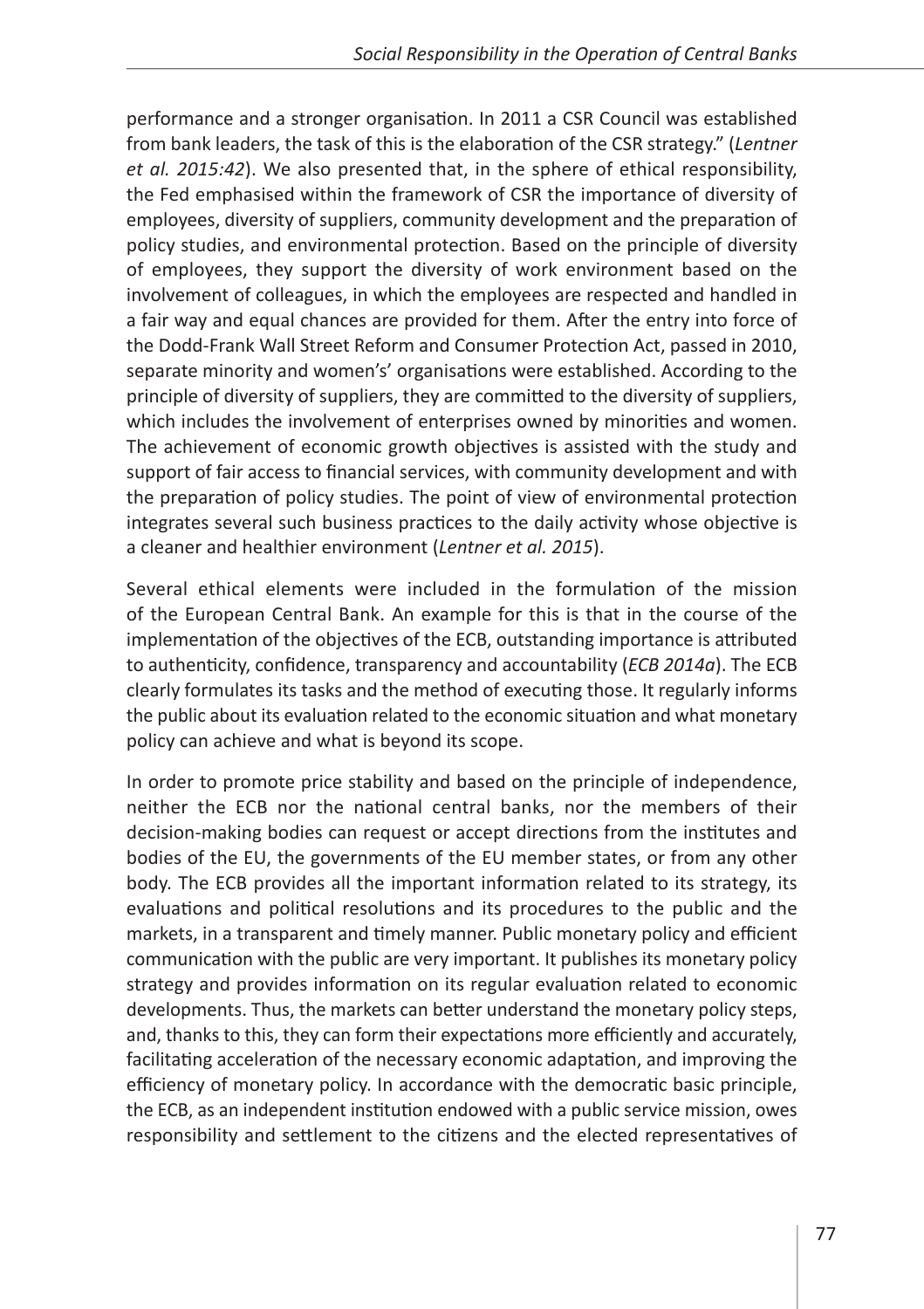those. The responsibility assumed by the ECB is shown by the fact that in its regular reporting framework it exceeds its obligations stipulated in the legal regulations. Instead of the obligatory, quarterly report, the report is published each month. Moreover, members of the Governing Council inform the public about topical issues in speeches. The president and the vice-president hold regular press conferences.

The ECB regulates the behaviour expected of the members of the Governing Council in a code of conduct, with special regard to independence, conflict of interest and confidentiality. In a questionable case, the members can turn to an ethics consultant (*ECB 2002*). The ethical framework system related to the personnel of the ECB contains provisions related to confidentiality, the use of resources, behaviour at the workplace (i.e. the prohibition of harassment and bullying), conflicts of interest, the acceptance of gifts, private activities, procurement, fees, awards, relationships with external persons, and insider trading. Colleagues can request assistance from the ethics commissioner and can report abuses to the commissioner (*ECB 2011*).

Considering the practice of other central banks, the Dutch National Bank is outstanding in terms of the complex approach and institutional nature of corporate social responsibility within the organisation. Sustainability constitutes an integrated part of their mission, "Working on trust", and they place great emphasis on CSR appearing among the key obligations of the bank. The following aspects form a part of their corporate social responsibility: integrity and compliance with rules, environmental consciousness and sustainable procurement, diversity in a wider sense – which includes gender, cultural background, age, sexual orientation, physical disability, religious persuasion and qualification as well – moreover, playing a role in the various spheres of society. The bank holds a wide-ranging dialogue with its stakeholders and, in order to increase transparency, it has prepared a CSR report from 2010 on the basis of the guidelines of the Global Reporting Initiative, applied already widely in the corporate CSR area and becoming more and more widespread in the area of the public sector as well (*De Nederlandsche Bank 2017*).

#### **3.4 Philanthropic responsibility of central banks**

In our earlier article (*Lentner – Szegedi – Tatay 2015*), we dealt with the issue of the philanthropic responsibility of central banks in a separate chapter. By this, we mean voluntary activities that contribute to social development.

The burdens of the economic crisis highlighted the deficiencies of participants in the economy in the area of financial culture. A higher level of financial knowledge and deepening the financial culture promotes financial stability (*Kovács 2015*), and at the same time higher financial culture provides protection with respect to individual viewpoints as well. The role of culture influencing behaviour also carries ethical values. This is why improving information and financial culture plays an important role via education. The Magyar Nemzeti Bank places great emphasis on increasing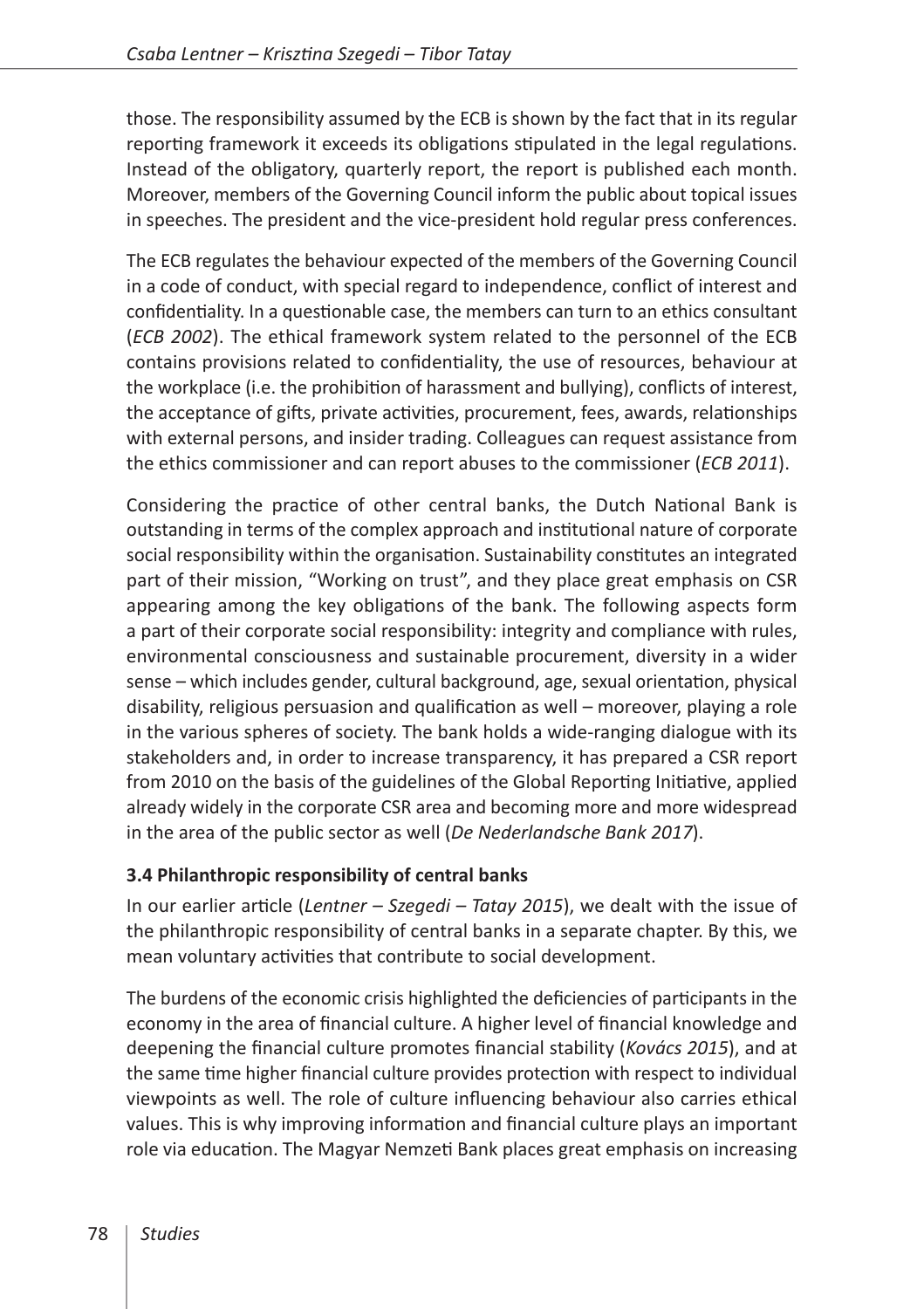the well-informedness of users of financial services and decreasing the information asymmetry (*Csiszárik – Szigeti 2015*). "The Magyar Nemzeti Bank considers as its objective the support of financial education, research and science, not only at the domestic, but at the international level as well. This includes, *inter alia*, the international publication of articles and publications of high professional level and organising conferences with the participation of domestic and international experts. It considers the following as important: playing the role of retaining, mediating and creating value; providing supports of professional nature; assisting groups in disadvantageous situations; and improving equal opportunity. It conducts charitable donations and participates in the purchase of national cultural assets (*MNB 2014 b*)."

The Fed promotes the organisation and completion of various studies, publications and conferences aimed at developing financial culture. In addition to financial research and conferences proper, analyses and conferences of wider, economic and social aspect appear as well, for example the research of young employees, research on the welfare of American households, and an economic mobility conference (*Board of Governors of the Fed 2014*). Moreover, the member banks of the Fed perform active community activities. It is the mission of the Employee Action Group of the Fed, as a good citizen, to undertake responsibility for the communities in which they work and live, assist in the life of others and strengthen the community. Their activity includes diverse programmes such as voluntary painting of houses, collecting toys for families, collecting baby clothes for expectant mothers, and cooking food for homeless shelters (*Fed of Minneapolis 2014*)*.* The series of such activities include mentoring secondary schools, assisting in the reading and mathematical knowledge of primary schools' pupils, donating blood and collecting donations for AIDS, cancer and diabetic patients (*Fed of New York 2014*)*. 2*

In order to develop financial culture, the European Central Bank publishes popular materials, videos and games on its website, which are primarily aimed at the younger generation and their teachers (*ECB 2014b*). Moreover, many publications are published on the website of the ECB. Developing financial culture appears prominently at the central banks of several European countries as well. The National Bank of Poland, for example, supports research and organises conferences and seminars on the role of central banks in the economy, within this, among others, about the topics of monetary policy, financial stability and the competences of central banks (*Narodowy Bank Polski 2017*). In connection with the topic of consumer protection, the Czech National Bank promotes the development of financial knowledge with the following: distribution of manuals and workbooks among teachers and students, and the organisation of seminars and interactive exhibitions (*Czech National Bank 2017*). The Danish National Bank assists economic culture with the Danish Journal of Economics scientific journal, PhD scholarships,

<sup>2</sup> See *Lentner – Szegedi – Tatay 2015:44*.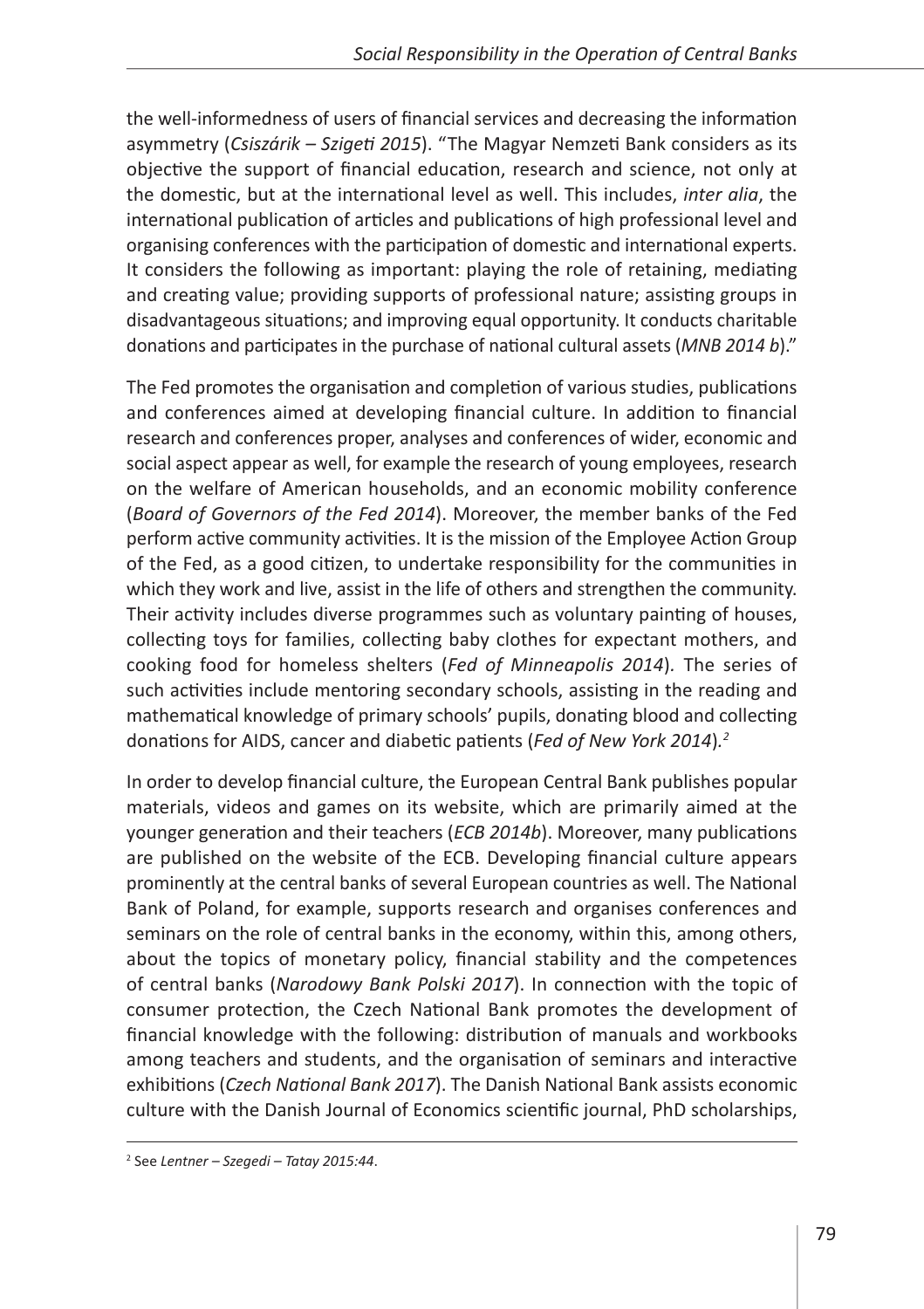and with an award rewarding women economists (*Danmarks Nationalbank 2017b*). Supporting economic research, education and university students is the objective of the Spanish National Bank as well, and humanitarian and social work, and the creation of non-profit centres also appear (*Banco de España 2017b*). The Dutch central bank considers itself as part of the society, which appears in community work, sponsorships, assistance, and the support of the cultural, educational and welfare sphere as well (*De Nederlandsche Bank 2017*).

## **4. Summary**

During crisis management, the social responsibility of central banks has become more prominent. It has become a social expectation that central banks should set to themselves further objectives in addition to the maintenance of price stability. Their mandate has been expanded and maintaining financial stability has become an objective to be achieved, similarly to the implementation of the inflation target. In order to achieve the stability objective, central banks have significantly modified the set of instruments applied. Because of the modification of the declared objectives and the system of objectives, we have identified the changes occurring in the practice of market regulation of central banks in the system of framework of social responsibility primarily among the sphere of economic and legal responsibility.

In the system of framework of social responsibility, the ethical dimension serves the more efficient operation of the central banks, better corresponding to the requirements of the age, in addition to the legal frameworks. The philanthropic dimension assists in more efficient communication, strengthens the financial culture of the society, and thus enhances financial stability.

Central banks can play a significant role in maintaining the confidence in the banking system and the economy, which may be promoted by the approach of social responsibility adjusted to the characteristics of central banks. With appropriate adaptation, the economic, legal, ethical and philanthropic expectations applied in the corporate model of CSR can be interpreted for central banks as well. The social responsibility of central banks is peculiar, since these banks were established decidedly for the benefit of the common good; they are organisations promoting the achievement of specific economic policy objectives and performing state authority tasks as well. As an effect of the economic crisis, it is evident that the social responsibility of central banks has increased. They have to be sensitive to the social impacts of economic processes and play a role in ensuring that the irresponsibility of some participants of the financial sector cannot cause a significant utilisation of public funds, a recession in the real economy and social tensions.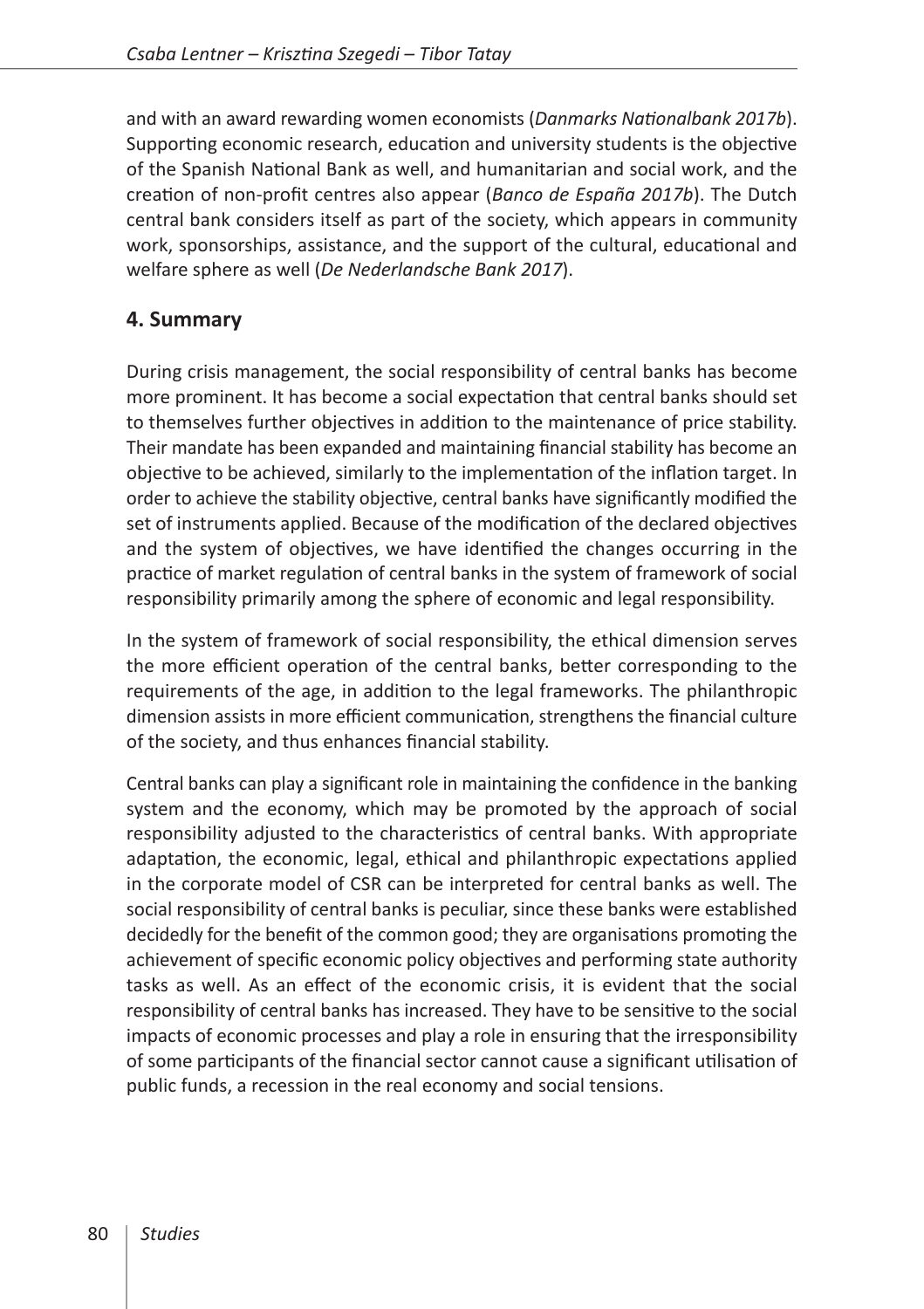#### **References**

- Ábel, I. Csortos, O. Lehmann, K. Madarász, A. Szalai, Z. (2014): *Inflation targeting in the light of lessons from the financial crisis*. Financial and Economic Review. November: 35–56.
- Ábel, I. Lehmann, K. Tapaszti, A. (2016): *Controversial handling of money and banks in macroeconomics.* Financial and Economic Review, 15(2): 33–58.
- Akerlof, G. Schiller, R. (2011): *Animal spirits*. Corvina, Budapest.
- Banco de España (2017b): *Transparency*. [http://www.bde.es/bde/en/secciones/sobreelban](http://www.bde.es/bde/en/secciones/sobreelbanco/Transparencia/)[co/Transparencia/](http://www.bde.es/bde/en/secciones/sobreelbanco/Transparencia/) Downloaded: 01 March 2017.
- Banco de España (2017b): *Cultural and social work*. [http://www.bde.es/bde/en/secciones/](http://www.bde.es/bde/en/secciones/sobreelbanco/Transparencia/Informacion_econ/Atenciones_benef/Atenciones_cult_21239a5c48b0a41.html) [sobreelbanco/Transparencia/Informacion\\_econ/Atenciones\\_benef/Atenciones\\_](http://www.bde.es/bde/en/secciones/sobreelbanco/Transparencia/Informacion_econ/Atenciones_benef/Atenciones_cult_21239a5c48b0a41.html) [cult\\_21239a5c48b0a41.html](http://www.bde.es/bde/en/secciones/sobreelbanco/Transparencia/Informacion_econ/Atenciones_benef/Atenciones_cult_21239a5c48b0a41.html) Downloaded: 01 March 2017.
- Biedermann, Zs. (2012): *History of American financial regulation.* Pénzügyi Szemle 3: 337–354.
- Board of Governors of the Fed (2014): *Community Development*. [http://www.Federalreserve.](http://www.federalreserve.gov/communitydev/default.htm) [gov/communitydev/default.htm](http://www.federalreserve.gov/communitydev/default.htm) Downloaded: 13 December 2014.
- Braun, B. (2016): *Speaking to the people? Money, trust, and central bank legitimacy in the age of quantitative easing*. Review of International Political Economy, Volume 23: 1064–1092.<https://doi.org/10.1080/09692290.2016.1252415>.
- Carroll, A.B. (1979): *A Three-Dimensional Model of Corporate Performance*. Academy of Management Review, Vol. 4., No. 4: 497–505. <https://doi.org/10.2307/257850>.
- Carroll, A.B. (1991): *The Pyramid of Corporate Social Responsibility: Toward the Moral Management of Organizational Stakeholders*. Business Horizons, July-August.
- Carroll, A.B. (2015a): *The State of CSR in 2015 and Beyond*. In: Global Compact (2015) Global Compact International Yearbook 2015. Macondo Publishing GmbH: 10–13.
- Carroll, A.B. (2015b): *Corporate social responsibility: The centerpiece of competing and complementary frameworks.* Organizational Dynamics, 44: 87–96. [https://doi.](https://doi.org/10.1016/j.orgdyn.2015.02.002) [org/10.1016/j.orgdyn.2015.02.002](https://doi.org/10.1016/j.orgdyn.2015.02.002).
- Carroll, A.B., Shabana, K.M. (2010): The business case for corporate social responsibility: A review of concepts, research and practice. International Journal of Management Reviews, 12(1): 85–105.
- Chikán, A. (2003): *Business economics*. Aula Kiadó, Budapest.
- Csiszárik-Kocsir, Á. Szigeti, C. (2015): *Financial culture of youth in Hungary*. In: Kratochvíl, R. – Vopava, J. – Douda, V. (ed.): Proceedings of the 4th MAC 2015. Prague, Czech Republic, 20.02.2015-21.02.2015 Prague. MAC Prague consulting.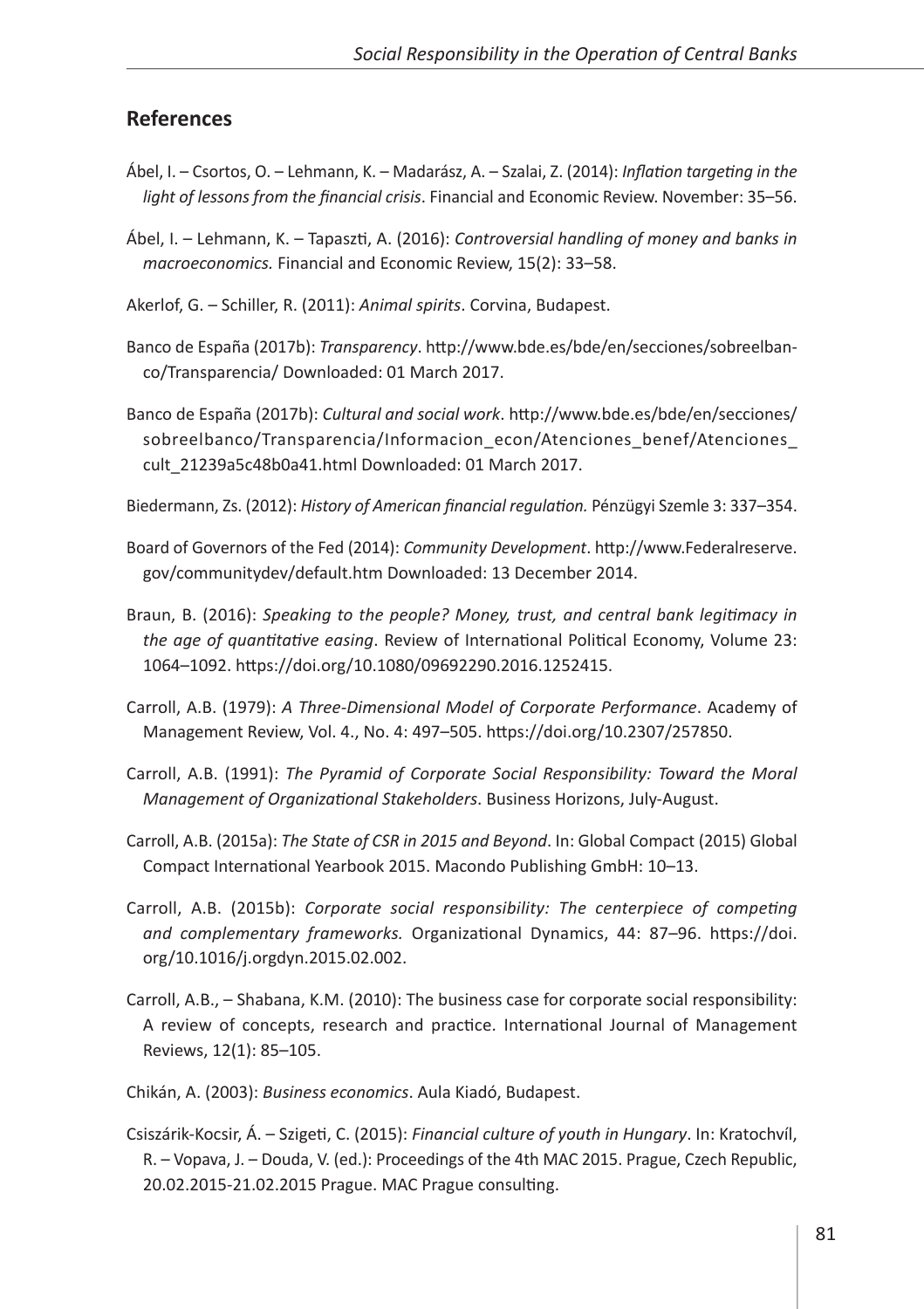- Csortos, O. Lehmann, K. Szalai, Z. (2014): *Theoretical considerations and practical experiences of forward guidance.* MNB Bulletin, July 2014, pp. 45–55.
- Czech National Bank (2017): *Consumer protection*. [http://www.cnb.cz/en/consumer/index.](http://www.cnb.cz/en/consumer/index.html) [html](http://www.cnb.cz/en/consumer/index.html) Downloaded: 01 March 2017.
- Dalhsrud, A. (2008): *How corporate social responsibility is defined: an analysis of 37 definitions*. Corporate Social Responsibility and Environmental Management, 15(1): 1–13. <https://doi.org/10.1002/csr.132>.
- Danmarks Nationalbank (2017a): *Careers at Danmarks Nationalbank*. [http://www.](http://www.nationalbanken.dk/en/career/Pages/Default.aspx) [nationalbanken.dk/en/career/Pages/Default.aspx](http://www.nationalbanken.dk/en/career/Pages/Default.aspx) Downloaded: 01 March 2017.
- Danmarks Nationalbank (2017b): *Danmarks Nationalbank and economic research*. [http://](http://www.nationalbanken.dk/en/about_danmarks_nationalbank/DN_and_economic_research/Pages/default.aspx) [www.nationalbanken.dk/en/about\\_danmarks\\_nationalbank/DN\\_and\\_economic\\_research/](http://www.nationalbanken.dk/en/about_danmarks_nationalbank/DN_and_economic_research/Pages/default.aspx) [Pages/default.aspx](http://www.nationalbanken.dk/en/about_danmarks_nationalbank/DN_and_economic_research/Pages/default.aspx) Downloaded: 01 March 2017.
- De Nederlandsche Bank (2017): *Corporate Social Responsibility*. [https://www.dnb.nl/](https://www.dnb.nl/en/about-dnb/organisation/maatschappelijk-verantwoord-ondernemen/index.jsp) [en/about-dnb/organisation/maatschappelijk-verantwoord-ondernemen/index.jsp](https://www.dnb.nl/en/about-dnb/organisation/maatschappelijk-verantwoord-ondernemen/index.jsp) Downloaded: 01 March 2017.
- De Nederlandsche Bank (2016): *Central Banks Keep Finger on Money Creation Pulse*. DNBulletin 19 August; accessed at [www.dnb.nl/en/news/news-and-archive/](http://www.dnb.nl/en/news/news-and-archive/dnbulletin-2015/dnb325255.jsp) [dnbulletin-2015/dnb325255.jsp](http://www.dnb.nl/en/news/news-and-archive/dnbulletin-2015/dnb325255.jsp), 3 September 2016.
- Dodd, E.M. Jr. (1932): *For Whom are Corporate Managers Trustees?* Harvard Law Review 45(7): 1145–1163. [https://doi.org/10.2307/1331697.](https://doi.org/10.2307/1331697)
- Dodd-Frank Act (2010): <https://www.sec.gov/about/laws/wallstreetreform-cpa.pdf> Downloaded: 14 December 2014.
- ECB (2002): *Code of Conduct for the Members of the Governing Council* [https://www.ecb.](https://www.ecb.europa.eu/ecb/legal/pdf/hu_mou_on_code_of_conduct_consolidated_f.pdf) [europa.eu/ecb/legal/pdf/hu\\_mou\\_on\\_code\\_of\\_conduct\\_consolidated\\_f.pdf](https://www.ecb.europa.eu/ecb/legal/pdf/hu_mou_on_code_of_conduct_consolidated_f.pdf) Downloaded: 14 December 2014.
- ECB (2011): *Part of the conditions of employment of the personnel of the ECB containing the ethical framework system.* [https://www.ecb.europa.eu/ecb/legal/pdf/](https://www.ecb.europa.eu/ecb/legal/pdf/c_04020110209hu00130017.pdf) [c\\_04020110209hu00130017.pdf](https://www.ecb.europa.eu/ecb/legal/pdf/c_04020110209hu00130017.pdf) Downloaded: 14 December 2014.
- ECB (2012): *Protocol about the Statute of the European System of Central Banks and the European Central Bank.* Official Journal of the European Union, 26.10.2012 [https://](https://www.ecb.europa.eu/ecb/legal/pdf/c_32620121026hu_protocol_4.pdf) [www.ecb.europa.eu/ecb/legal/pdf/c\\_32620121026hu\\_protocol\\_4.pdf](https://www.ecb.europa.eu/ecb/legal/pdf/c_32620121026hu_protocol_4.pdf) Downloaded: 14 December 2014.
- ECB (2014a): *Mission of the European Central Bank*. [https://www.ecb.europa.eu/ecb/orga/](https://www.ecb.europa.eu/ecb/orga/escb/ecb-mission/html/index.hu.html) [escb/ecb-mission/html/index.hu.html](https://www.ecb.europa.eu/ecb/orga/escb/ecb-mission/html/index.hu.html) Downloaded: 12 November 2014.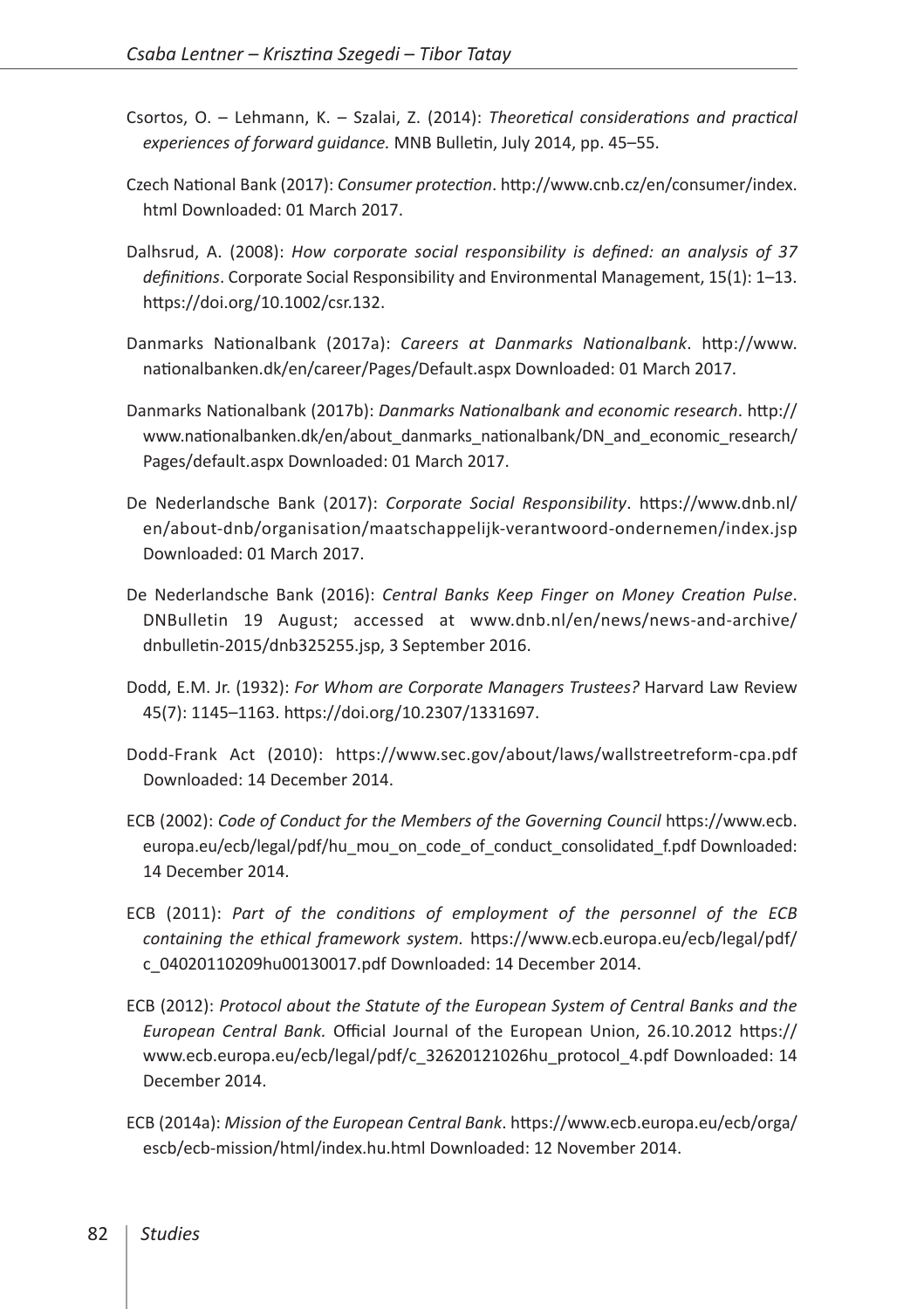- ECB (2014b): *Popular materials*. [https://www.ecb.europa.eu/ecb/educational/html/index.](https://www.ecb.europa.eu/ecb/educational/html/index.hu.html) [hu.html](https://www.ecb.europa.eu/ecb/educational/html/index.hu.html) Downloaded: 14 December 2014.
- ECB (2015): *Single Supervisory Mechanism*. [https://www.bankingsupervision.europa.eu/](https://www.bankingsupervision.europa.eu/about/thessm/html/index.hu.html) [about/thessm/html/index.hu.html](https://www.bankingsupervision.europa.eu/about/thessm/html/index.hu.html) Downloaded: 05 January 2015.
- ECB (2017): *Resolution No. 2017/103 of the European Central Bank* [https://www.ecb.europa.eu/ecb/legal/pdf/celex\\_32017d0004\\_hu\\_txt.pdf](https://www.ecb.europa.eu/ecb/legal/pdf/celex_32017d0004_hu_txt.pdf) Downloaded: 20 February 2017.
- Evan, W.M. Freeman, R.E. (1996): *Stakeholder theory of the modern enterprise: Kantian capitalism*. In: Boda, Zs. – Radácsi, L. (1996). Corporate ethics. BKE Vezetőképző Intézet, Budapest: 93–108.
- Federal Reserve Bank (2014): *Annual Performance Plan*. [http://www.Federalreserve.gov/](http://www.federalreserve.gov/publications/gpra/files/2014-gpra-performance-plan.pdf) [publications/gpra/files/2014-gpra-performance-plan.pdf](http://www.federalreserve.gov/publications/gpra/files/2014-gpra-performance-plan.pdf) Downloaded: 10 December 2014.
- Federal Reserve Bank of Chicago (2016): *Corporate Social Responsibility*. [https://www.](https://www.chicagoFed.org/utilities/about-us/csr/index) [chicagoFed.org/utilities/about-us/csr/index](https://www.chicagoFed.org/utilities/about-us/csr/index) Downloaded: 10 December 2016.
- Federal Reserve Bank of Minneapolis (2014): Community Involvement. [https://www.](https://www.minneapolisfed.org/about/careers/community-involvement) [minneapolisfed.org/about/careers/community-involvement](https://www.minneapolisfed.org/about/careers/community-involvement) Downloaded: 14 December 2014.
- Federal Reserve Bank of New York (2014): *Community Involvement*. [http://www.newyorkFed.](http://www.newyorkfed.org/careers/comminvolve.html) [org/careers/comminvolve.html](http://www.newyorkfed.org/careers/comminvolve.html). Downloaded: 14 December 2014.
- Jakab, Z. Kumhof, M. (2015): *Banks are not intermediaries of loanable funds and why it matters*. Bank of England Working Paper, No. 529. [https://doi.org/10.2139/ssrn.2612050.](https://doi.org/10.2139/ssrn.2612050)
- Kahn, A. (2016): *Central Bank Governance and the Role of Nonfinancial Risk Management.*  IMF Working Paper. February 2016. [https://doi.org/10.5089/9781498376051.001.](https://doi.org/10.5089/9781498376051.001)
- Kecskés, A. Halász, V. (2013): *Stock Corporations: A Guide to Initial Public Offerings, Corporate Governance and Hostile Takeovers*. HVG-ORAC – LexisNexis, Budapest-Vienna, p. 191.
- Kerekes, S. (2009): *Foundations of environmental economics*. Aula Kiadó.
- Kolozsi, P.P. Hoffmann, M. (2016): *Reduction of external vulnerability with monetary policy tools*. Pénzügyi Szemle 2016/1: 9–34.
- Kril, Z. Leiser, D. Spivak, A. (2016): *What Determines the Credibility of the Central Bank of Israel in the Public Eye*? The International Journal of Central Banking, March 2016. [http://](http://www.ijcb.org/journal/ijcb16q1a3.pdf) [www.ijcb.org/journal/ijcb16q1a3.pdf](http://www.ijcb.org/journal/ijcb16q1a3.pdf) Downloaded: 10 December 2016.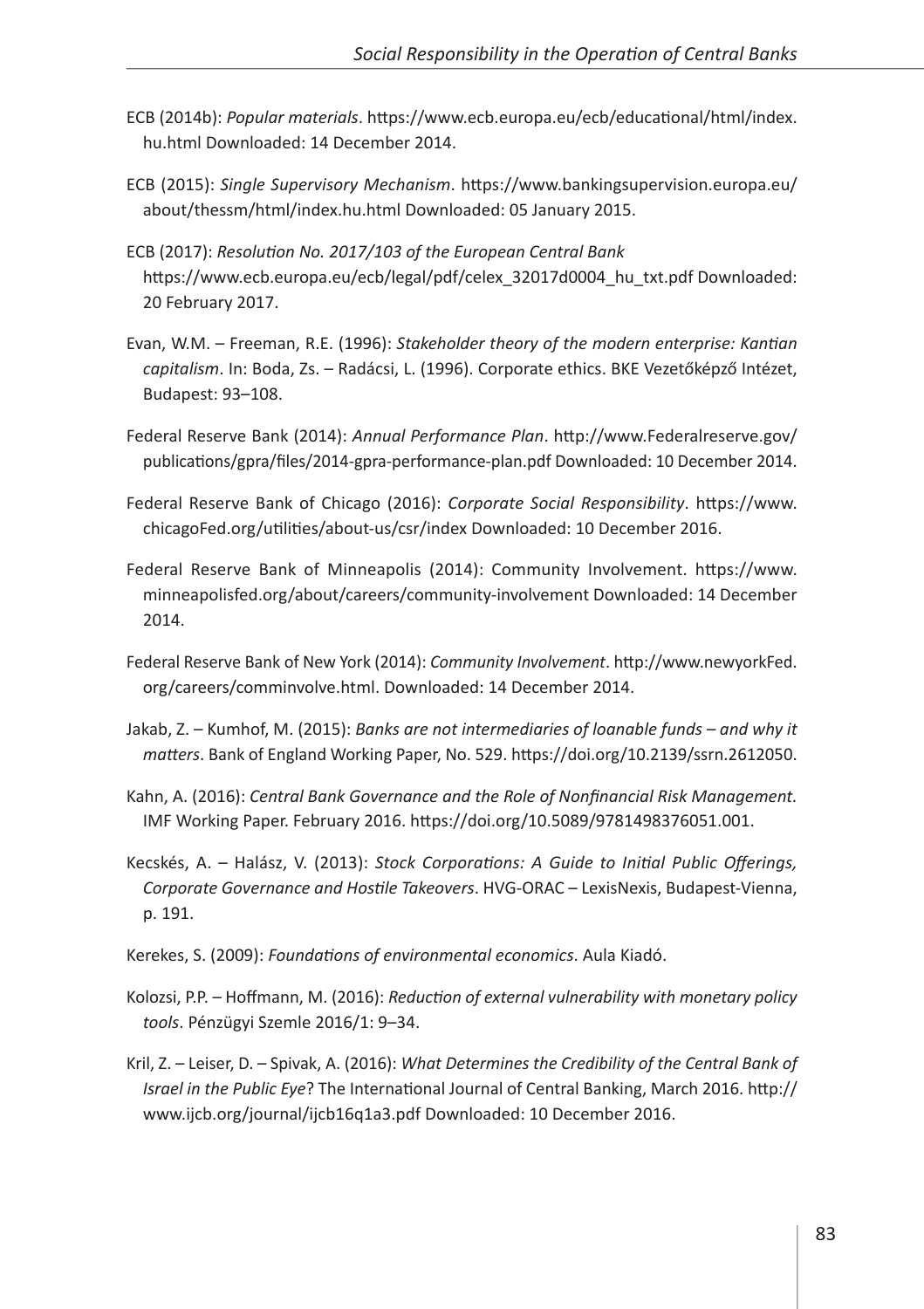- Kovács, L. (2015): *Research of financial culture and our current tasks*. Economy and Finance, Volume 2: pp. 79–88.
- Kurucz, E. Colbert, B. Wheeler, D. (2008): *The business case for corporate social responsibility*. In: A. Crane, A. McWilliams, D. Matten, J. Moon, & D. Siegel (eds.), The Oxford handbook of corporate social responsibility. Oxford University Press: 83–112.
- Lagarde, C. (2014): Economic *Inclusion and Financial Integrity—an Address to the Conference on Inclusive Capitalism*. <https://www.imf.org/external/np/speeches/2014/052714.htm> Downloaded: 07 December 2014.
- Lentner, Cs. Szegedi, K. Tatay, T. (2015): *Social responsibility of central banks*. Vezetéstudomány, 46(9-10): 35–47.
- Margolis, J.D. Elfenbein, H.A. Walsh, J.P. (2009): *Does it Pay to Be Good...And Does it Matter? A Meta-Analysis of the Relationship between Corporate Social and Financial Performance*. (March 1). [http://dx.doi.org/10.2139/ssrn.1866371.](http://dx.doi.org/10.2139/ssrn.1866371)

Matolcsy, Gy. (2015): *Balance and growth*. KAIROSZ Könyvkiadó, Budapest, p. 644.

- MNB (2014): *Independence and Responsibility. Statute of the Magyar Nemzeti Bank*, May. [https://www.mnb.hu/letoltes/a-magyar-nemzeti-bank-alapokmanya-1.pdf.](https://www.mnb.hu/letoltes/a-magyar-nemzeti-bank-alapokmanya-1.pdf) Downloaded: 13 December 2014.
- MNB (2014): *Social responsibility strategy of the Magyar Nemzeti Bank.* <https://www.mnb.hu/letoltes/mnb-tarsadalmi-spread-low-1.pdf>Downloaded: 11 December 2016.
- MNB Act (2013): *Act on the Magyar Nemzeti Bank* (2013). [https://www.mnb.hu/a-jegybank/](https://www.mnb.hu/a-jegybank/kozerdeku-adatok/tevekenysegre-mukodesre-vonatkozo-adatok/a-szerv-alaptevekenysege-feladata-es-hataskore/jegybanktorveny) [kozerdeku-adatok/tevekenysegre-mukodesre-vonatkozo-adatok/a-szerv-alaptevekenysege](https://www.mnb.hu/a-jegybank/kozerdeku-adatok/tevekenysegre-mukodesre-vonatkozo-adatok/a-szerv-alaptevekenysege-feladata-es-hataskore/jegybanktorveny)[feladata-es-hataskore/jegybanktorveny](https://www.mnb.hu/a-jegybank/kozerdeku-adatok/tevekenysegre-mukodesre-vonatkozo-adatok/a-szerv-alaptevekenysege-feladata-es-hataskore/jegybanktorveny) Downloaded: 14 December 2014.
- Naszódi, A. Csávás, Cs. Erhart, Sz. Felcser, D. (2016): *Which Aspects of Central Bank Transparency Matter? A Comprehensive Analysis of the Effect of Transparency of Survey Forecasts*. The International Journal of Central Banking, December 2016. [http://www.ijcb.](http://www.ijcb.org/journal/ijcb16q4a4.pdf) [org/journal/ijcb16q4a4.pdf](http://www.ijcb.org/journal/ijcb16q4a4.pdf) Downloaded: 11 December 2016.
- Neményi, J. (2012): *Effect of the financial crisis on the regulation of central banks*. Competition and regulation. MTA KRTK Közgazdaság-tudományi Intézet. May: 167-219. Narodowy Bank Polski (2017): Research & Conferences. [http://www.nbp.pl/homen.](http://www.nbp.pl/homen.aspx?f=/badania/konferencje_en.htm) [aspx?f=/badania/konferencje\\_en.htm](http://www.nbp.pl/homen.aspx?f=/badania/konferencje_en.htm) Downloaded: 01 March 2017.
- Obama, B. (2009): *Remarks by the President on 21st Century Financial Regulatory Reform*. The White House Office of the Press Secretary, June 17, 2009.

Pesuth, T. (2016): *Redefining the role of the central bank*. Pénzügyi Szemle, 2016/1 pp. 35–49.